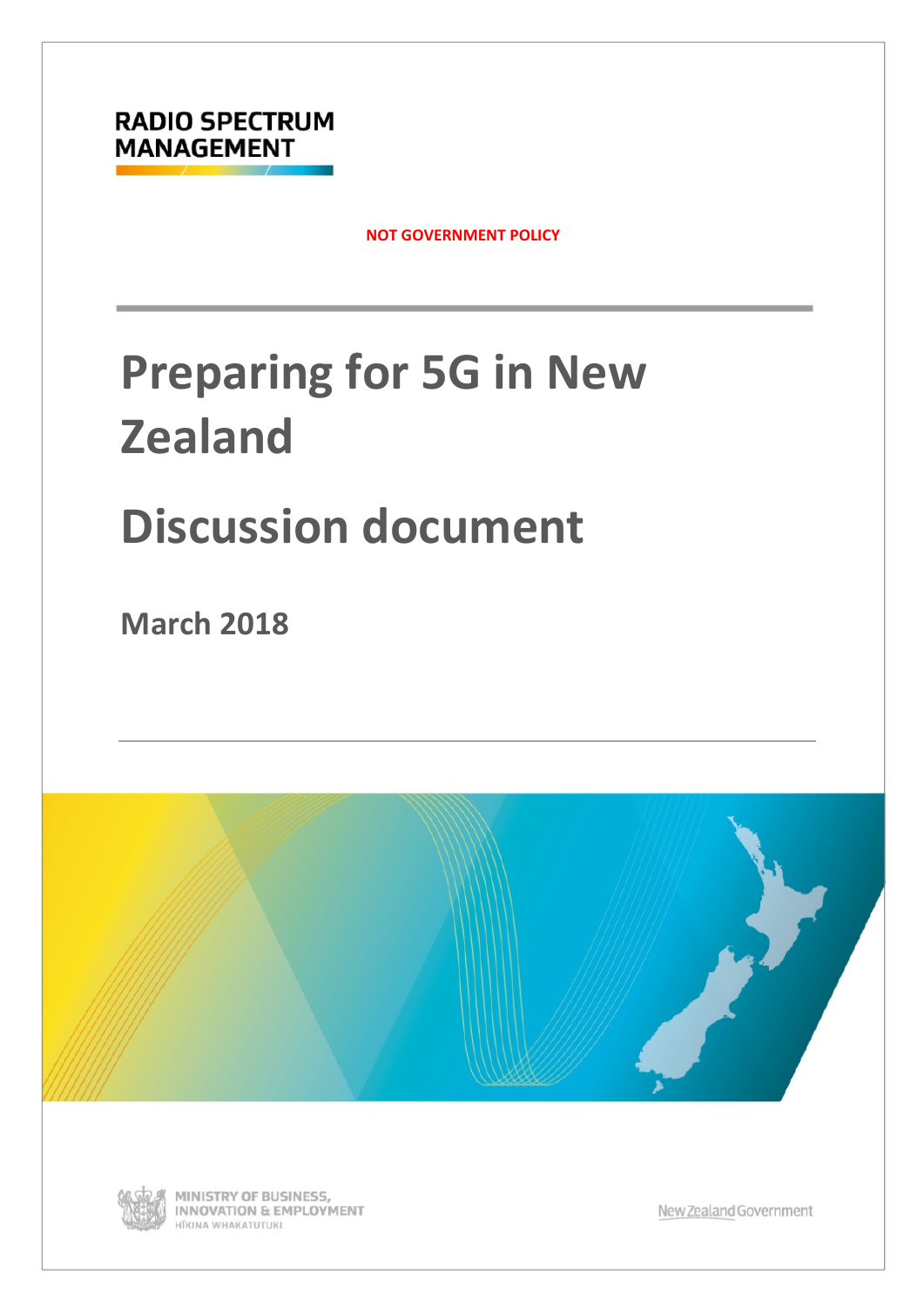#### **Disclaimer**

The opinions contained in this document are those of the Ministry of Business, Innovation and Employment and do not reflect official government policy. Readers are advised to seek specific legal advice from a qualified professional person before undertaking any action in reliance on the contents of this publication. The contents of this discussion paper must not be construed as legal advice. The Ministry does not accept any responsibility or liability whatsoever whether in contract, tort, equity or otherwise for any action taken as a result of reading, or reliance placed on the Ministry because of having read, any part, or all, of the information in this discussion paper or for any error, inadequacy, deficiency, flaw in or omission from the discussion paper.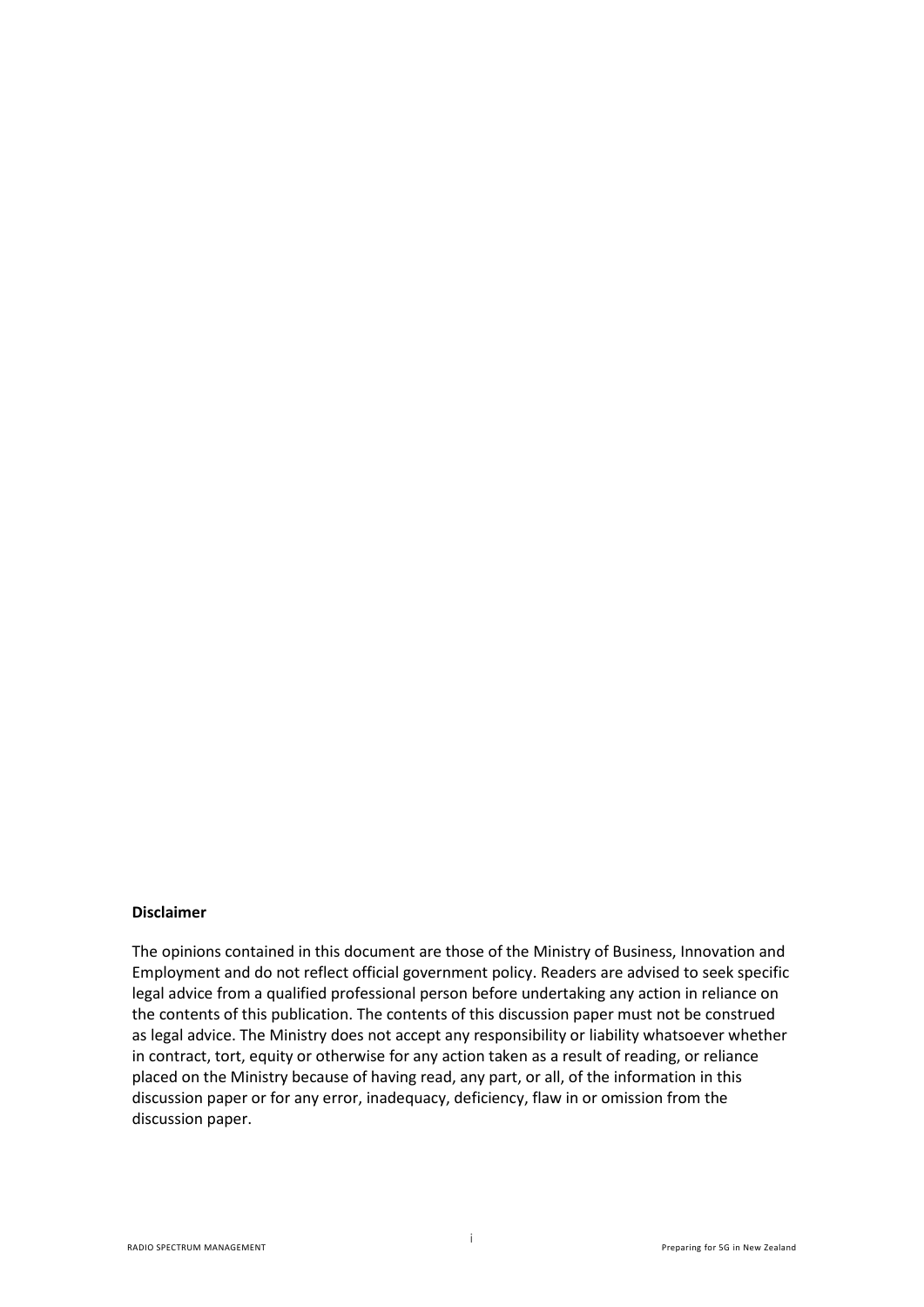# **Contents**

| $\mathbf{1}$            |     |  |
|-------------------------|-----|--|
|                         | 1.1 |  |
|                         | 1.2 |  |
|                         | 1.3 |  |
| 2                       |     |  |
|                         | 2.1 |  |
|                         | 2.2 |  |
| $\overline{\mathbf{3}}$ |     |  |
|                         | 3.1 |  |
|                         | 3.2 |  |
|                         | 3.3 |  |
|                         | 3.4 |  |
|                         |     |  |
|                         |     |  |
| 4                       |     |  |
|                         | 4.1 |  |
|                         | 4.2 |  |
|                         | 4.3 |  |
|                         | 4.4 |  |
| 5                       |     |  |
|                         | 5.1 |  |
|                         | 5.2 |  |
|                         | 5.3 |  |
|                         | 5.4 |  |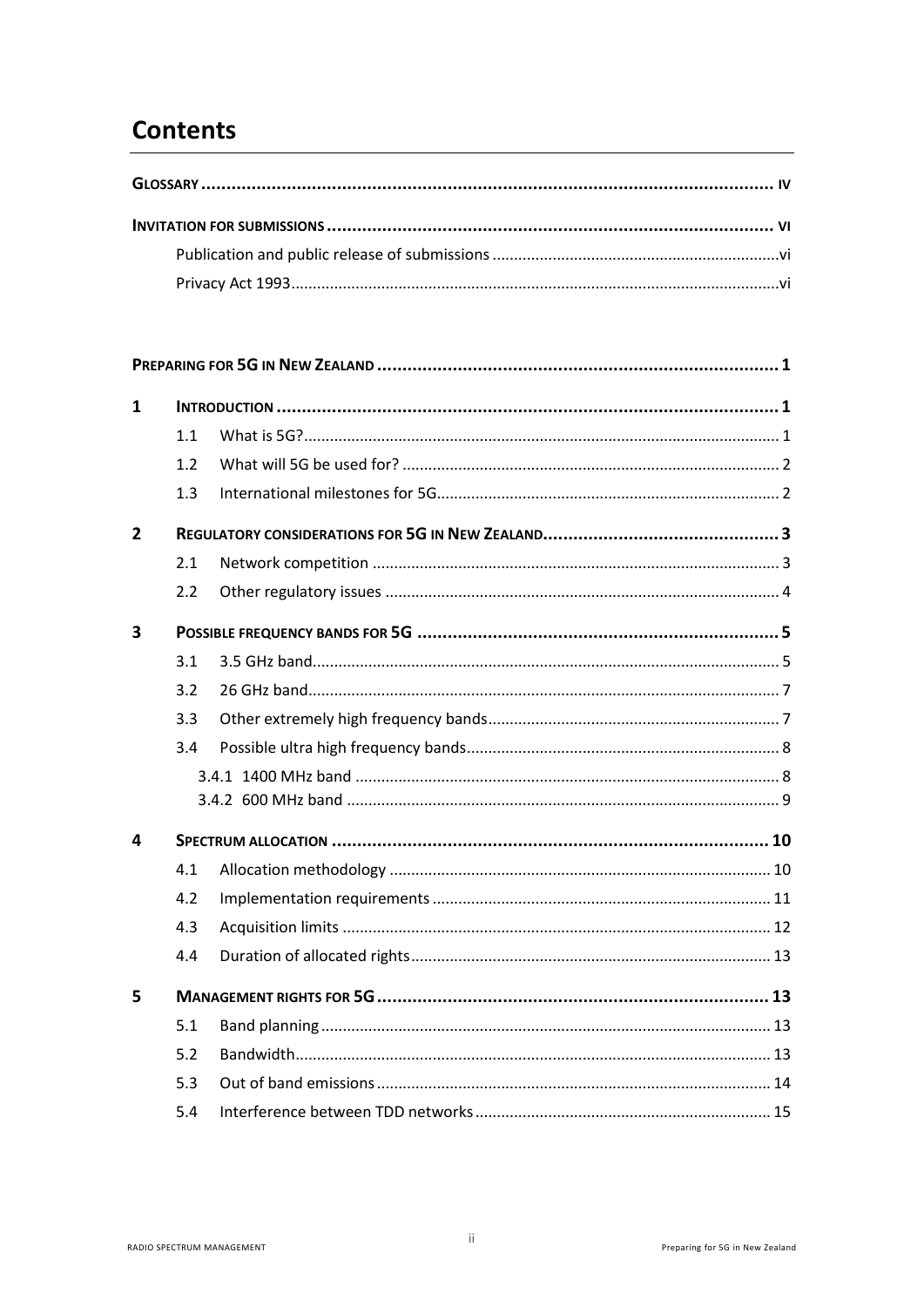| 6 |  |  |  |  |  |  |  |  |  |
|---|--|--|--|--|--|--|--|--|--|
| 7 |  |  |  |  |  |  |  |  |  |
|   |  |  |  |  |  |  |  |  |  |
|   |  |  |  |  |  |  |  |  |  |
|   |  |  |  |  |  |  |  |  |  |
| 8 |  |  |  |  |  |  |  |  |  |

#### **FIGURES IN DOCUMENT**

#### TABLES IN DOCUMENT

|--|--|--|--|--|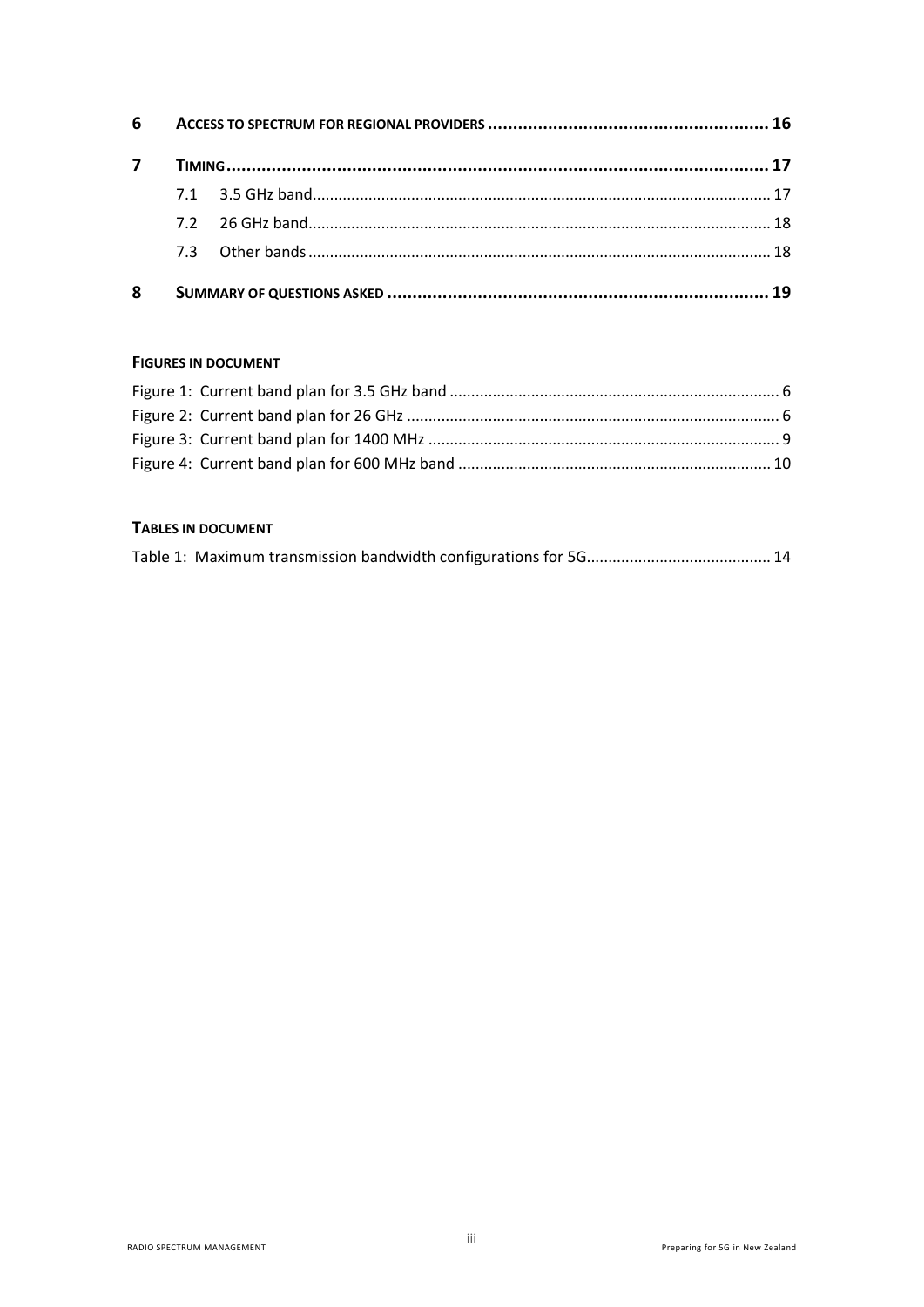# <span id="page-4-0"></span>**Glossary**

| <b>Abbreviation/Term</b>             | <b>Meaning</b>                                                                                                                                                   |
|--------------------------------------|------------------------------------------------------------------------------------------------------------------------------------------------------------------|
| 2G                                   | Second generation (first digital) cellular technology                                                                                                            |
| 3G                                   | Third generation cellular technology                                                                                                                             |
| 4G                                   | Fourth generation cellular technology                                                                                                                            |
| 5G                                   | Fifth generation cellular technology                                                                                                                             |
| 3GPP                                 | Third Generation Partnership Project                                                                                                                             |
| <b>AFEL</b>                          | Adjacent Frequency Emission Limit                                                                                                                                |
| <b>DTV</b>                           | <b>Digital Terrestrial Television</b>                                                                                                                            |
| <b>Extremely high</b><br>frequencies | 30 GHz to 300 GHz                                                                                                                                                |
| <b>FDD</b>                           | Frequency Division Duplex: separate frequencies are used for the uplink<br>and downlink communications                                                           |
| <b>IMT</b>                           | International Mobile Telecommunications (generic term for cellular<br>connectivity)                                                                              |
| <b>ITU</b>                           | International Telecommunications Union                                                                                                                           |
| <b>LTE</b>                           | Long term evolution or 4G technology                                                                                                                             |
| <b>NESTF</b>                         | National Environmental Standard for Telecommunications Facilities                                                                                                |
| Super high<br>frequencies            | 3 GHz to 30 GHz                                                                                                                                                  |
| <b>TDD</b>                           | Time Division Duplex: the same frequencies are used for both uplink and<br>downlink, with the network alternating between uplink and downlink on a<br>time basis |
| The Act                              | Radiocommunications Act 1989                                                                                                                                     |
| The Crown                            | Her Majesty the Queen, acting through the Chief Executive of the Ministry<br>of Business, Innovation and Employment                                              |
| The Ministry                         | The Ministry of Business, Innovation and Employment                                                                                                              |
| The Regulations                      | Radiocommunications Regulations 2001                                                                                                                             |
| Ultra high<br>frequencies            | 300 MHz to 3 GHz                                                                                                                                                 |
| Very high frequencies                | 30 MHz to 300 MHz                                                                                                                                                |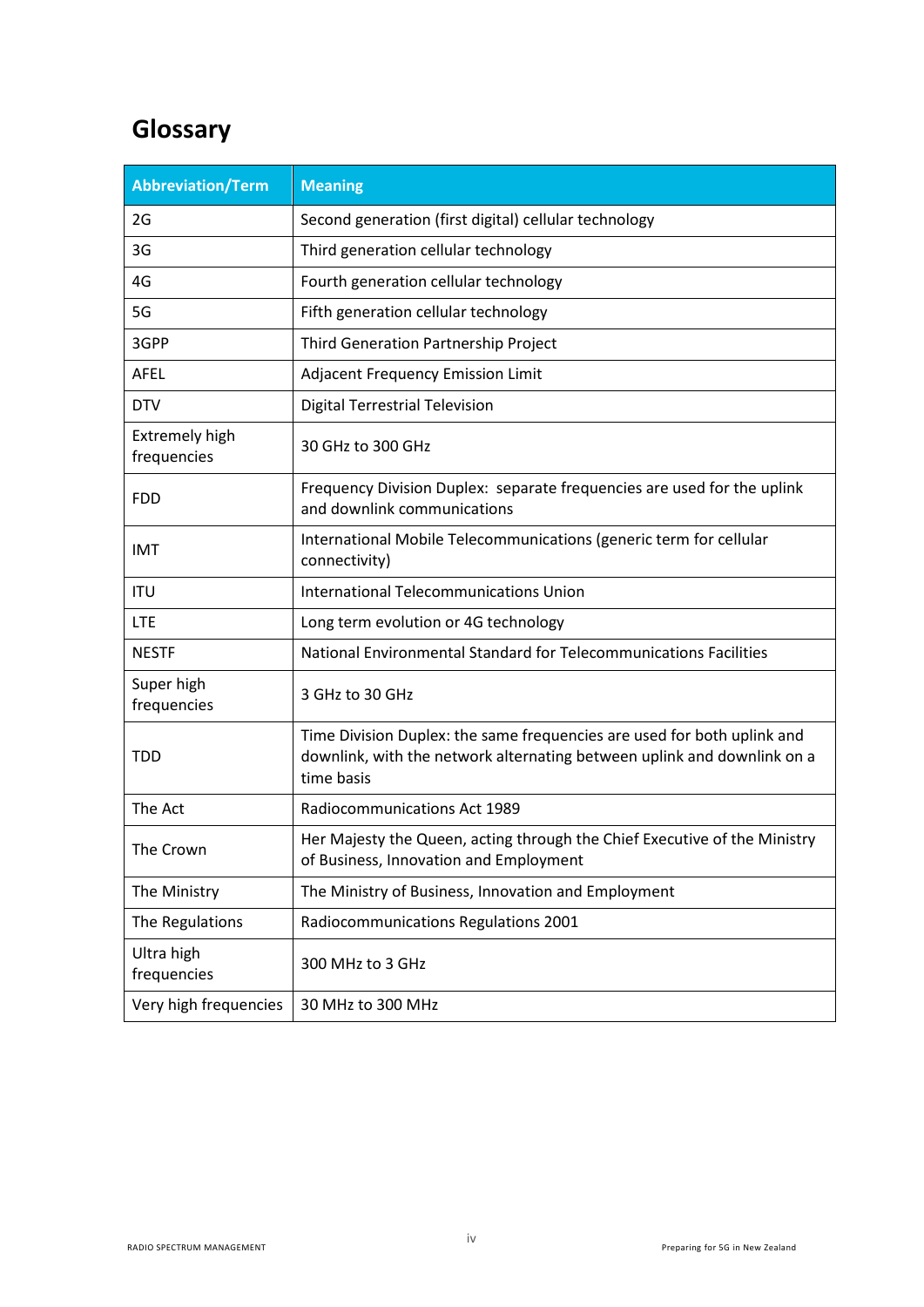This page intentionally let blank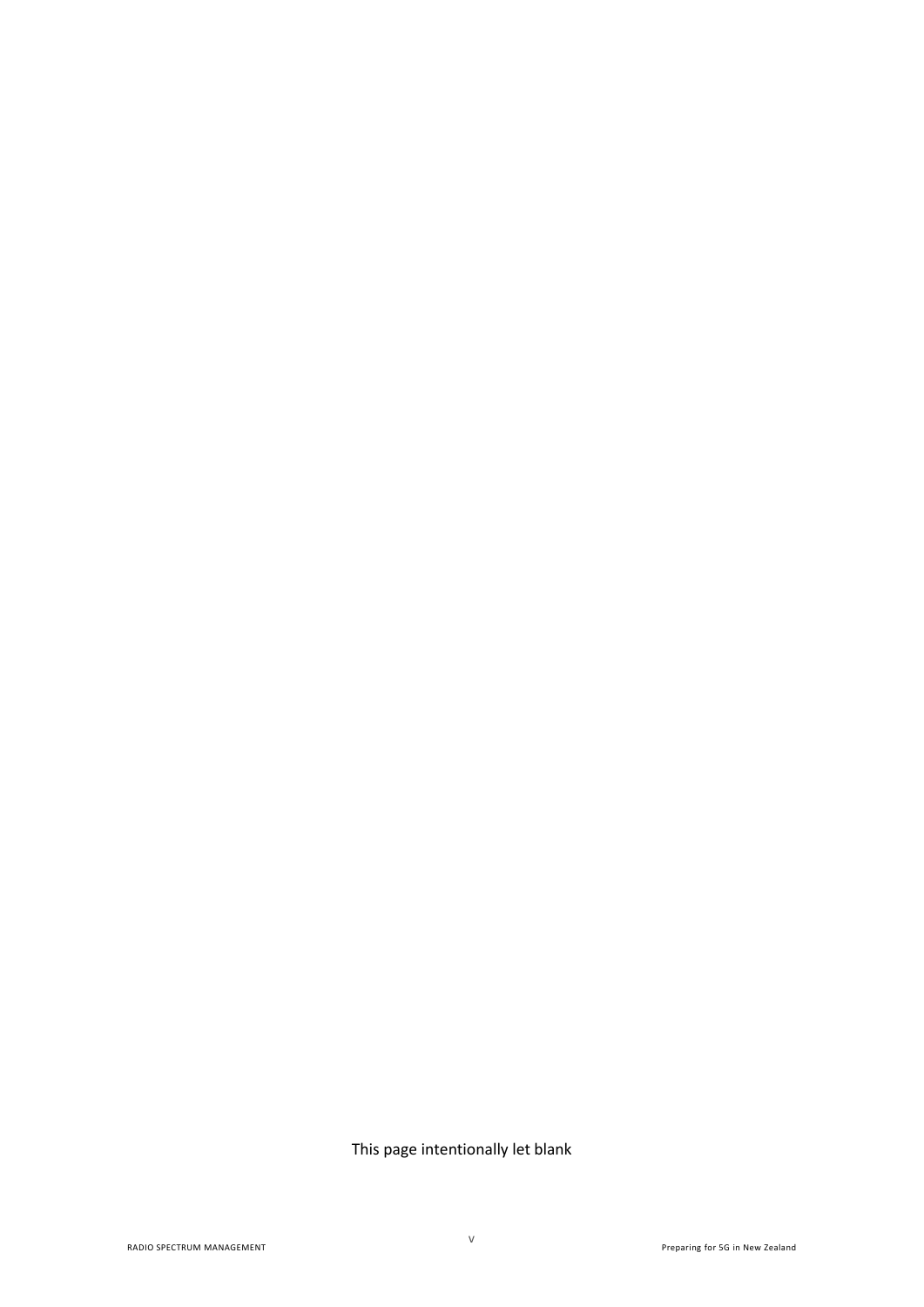# <span id="page-6-0"></span>**Invitation for submissions**

Interested parties are invited to comment on the content of this document, in particular the questions posed, and on any related issues. Comments should be submitted in writing, no later than **5pm** on **Monday 30 April 2018** to:

**By email:** *(preferred option)*

[Radio.Spectrum@mbie.govt.nz](mailto:Radio.Spectrum@mbie.govt.nz)

Subject line: "Preparing for 5G in NZ"

Or

#### **By post:**

Preparing for 5G in NZ Radio Spectrum Management Policy and Planning Ministry of Business, Innovation and Employment PO Box 2847 WELLINGTON 6140

Any party wishing to discuss the proposals with Ministry officials should email, in the first instance[, Radio.Spectrum@mbie.govt.nz](mailto:Radio.Spectrum@mbie.govt.nz)

#### <span id="page-6-1"></span>**Publication and public release of submissions**

Except for material that may be defamatory, the Ministry of Business, Innovation and Employment (the Ministry) will post all written submissions on the Radio Spectrum Management website a[t www.rsm.govt.nz.](http://www.rsm.govt.nz/) The Ministry will consider you to have consented to posting by making a submission, unless you clearly specify otherwise in your submission.

Submissions are also subject to the Official Information Act 1982. If you have any objection to the release of any information in your submission, please set this out clearly with your submission. In particular, identify which part(s) you consider should be withheld, and explain the reasons(s) for withholding the information. The Ministry will take such objections into account when responding to requests under the Official Information Act 1982.

#### <span id="page-6-2"></span>**Privacy Act 1993**

The Privacy Act 1993 establishes certain principles with respect to the collection, use and disclosure by various agencies, including the Ministry, of information relating to individuals and access by individuals to information relating to them, held by such agencies. Any personal information you supply to the Ministry in the course of making a submission will be used by the Ministry in conjunction with consideration of matters covered by this document only. Please clearly indicate in your submission if you do not wish your name to be included in any summary the Ministry may prepare for public release on submissions received.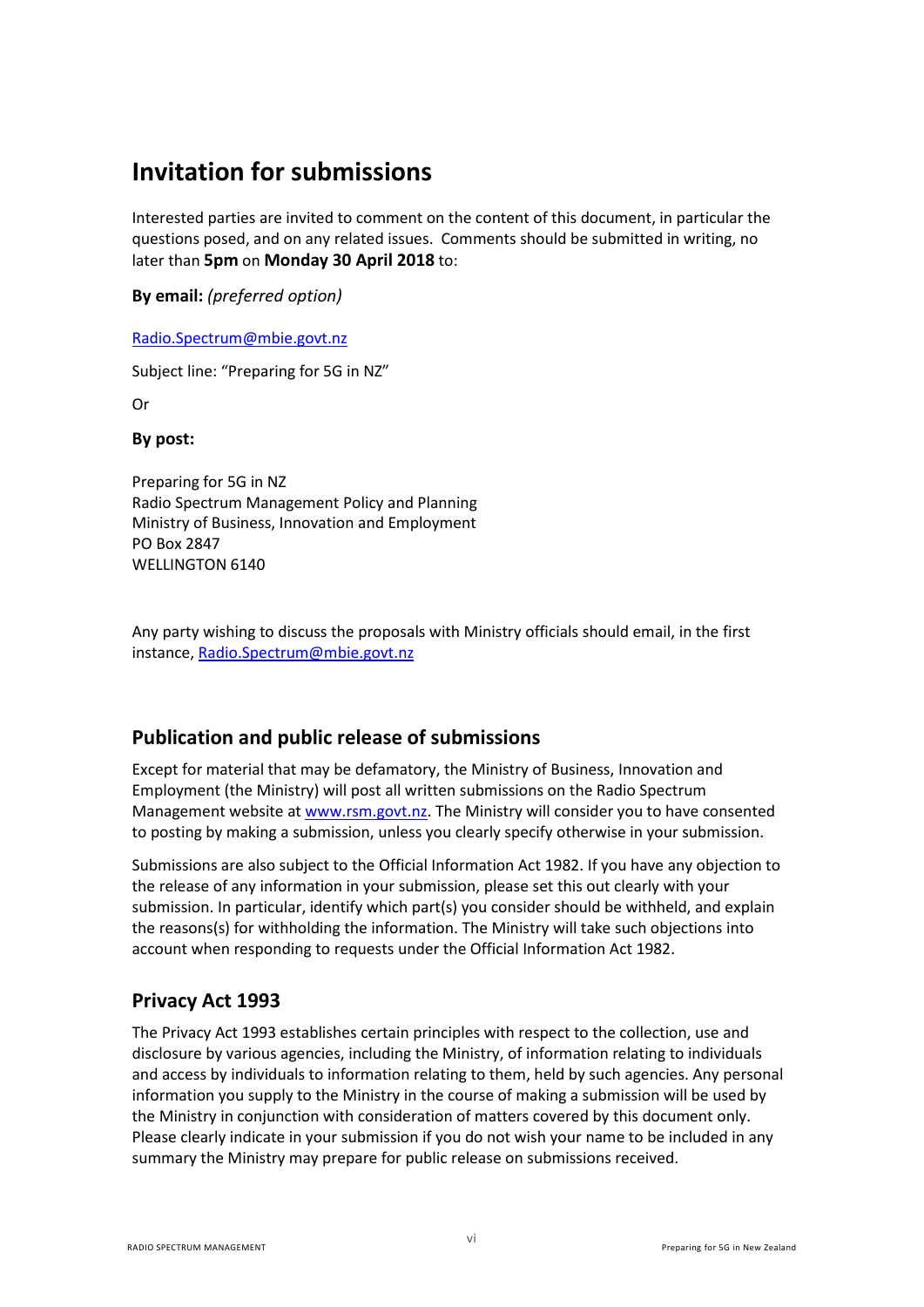This page intentionally let blank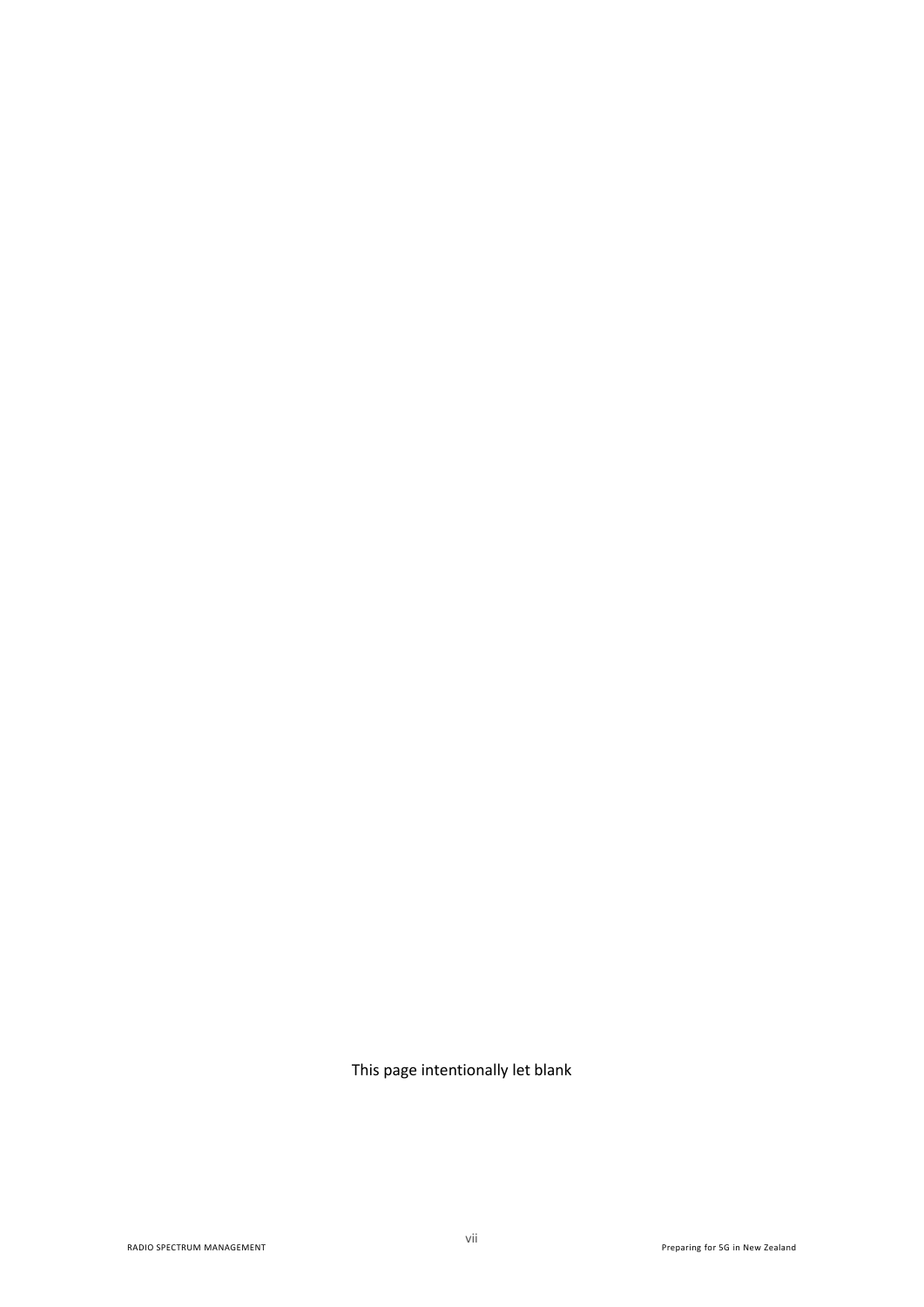# <span id="page-8-1"></span><span id="page-8-0"></span>**1 Introduction**

There has been much discussion around 5G and its impact on data networks. It is expected that 5G will increase mobile connectivity and support new services and as yet unimagined innovations. It will be central to future economic growth, employment, education, transport and more. It is anticipated to facilitate transformative change for New Zealanders and New Zealand business.

5G is the next generation of the global broadband multimedia international mobile telecommunication systems, known as IMT. 5G is not yet fully standardised but its key specifications and technological building blocks are being developed and tested. Trials of 5G technology are planned overseas starting in 2018 and are likely to begin in New Zealand prior to 2020.

This document sets out our current thinking on preparations for the roll out of 5G services in New Zealand. The objective of this discussion document is to canvas industry's views on the key issues and actions by government required to support the roll out of 5G technology. In particular, we wish to better understand the preferred spectrum configuration and optimal timing for spectrum release for 5G services, including providing for early technical and precommercial testing of 5G services in New Zealand.

We welcome views from Māori industry representatives. In addition, the government will be considering the Crown's Treaty of Waitangi obligations as part of its decision making. We intend to engage with Māori about those issues in the coming months.

# <span id="page-8-2"></span>**1.1 What is 5G?**

5G is the most recent 'generation' of cellular mobile technology. Since the introduction of the first cellular mobile networks in the late 80's, new technology developments have been rolled out roughly every decade. Each new technology (or generation) has changed the way we communicate. The first generation (1G) services were analogue mobile voice services only. The next generation (2G) introduced digital technology, increased the capacity for voice services and added small data messaging (text) services. Third generation (3G) mobile technology carried voice and messaging services plus introduced mobile broadband (data) services. The latest generation (4G or Long Term Evolution (LTE)) is a dedicated data network with faster speeds and greater capacity than the 3G network. Voice services at the present time are carried on the 'legacy' 3G networks in New Zealand. However it is expected that voice services will migrate to the 4G network using Voice over LTE (VoLTE) in the near future as more cell phones (handsets) are compatible with this technology.

The specifications for 5G technology are not yet finalised and significant work internationally is being carried out to complete the specifications and technology standards. The draft specifications for 5G technology provide another step change in speed and data capacity compared to 4G services, with

- peak data rates of up to 20 Gbits per second (a twenty fold increase from 4G)
- maximum connection densities of 1 million connections per square kilometre (a tenfold increase from 4G)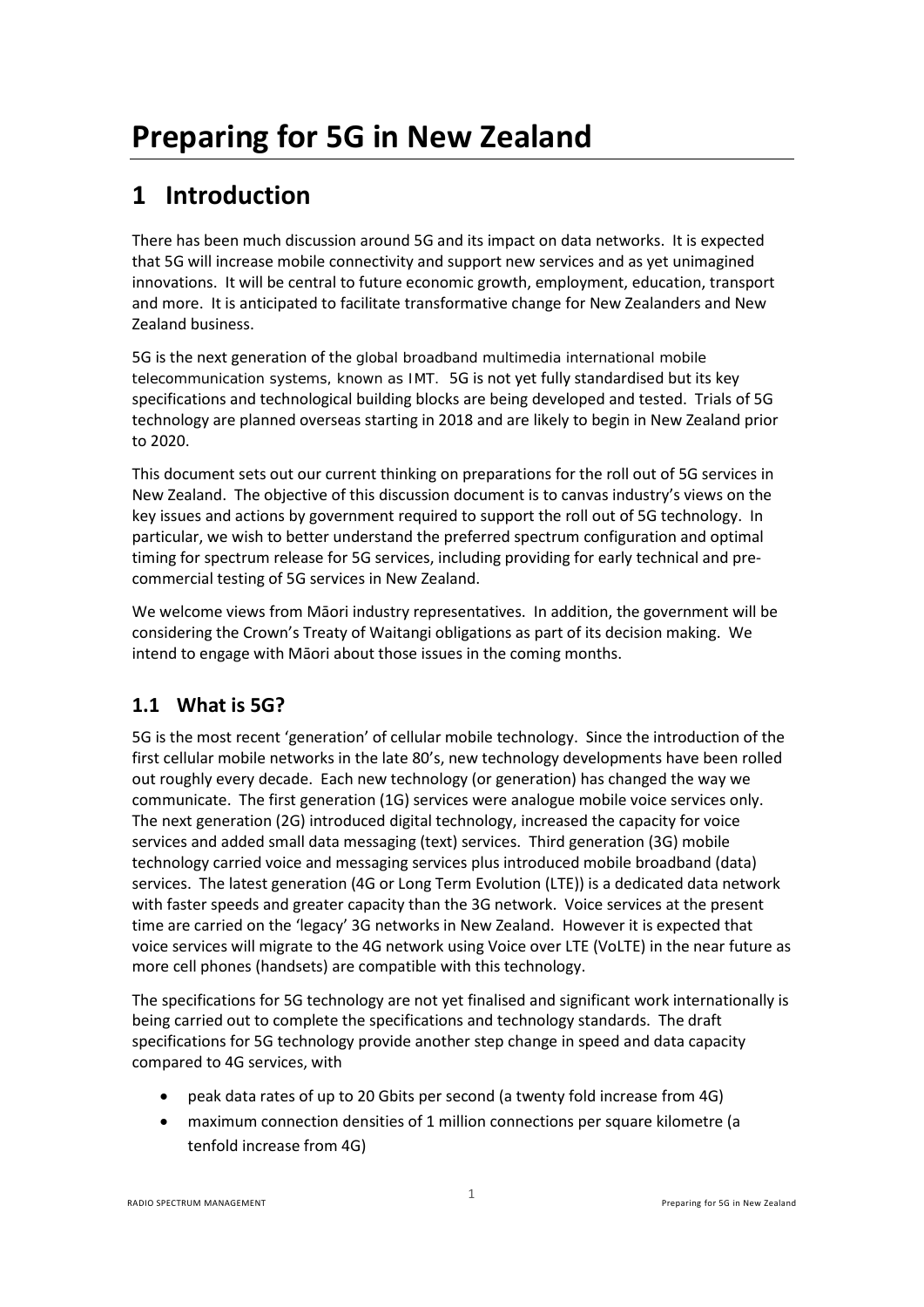- very high connection reliability (99.999% for mission critical 'ultra-reliable' communications),
- fast response times (latency) of 1 millisecond (a tenfold reduction from 4G), and
- a threefold increase in spectrum efficiency compared to 4G.

The first systems able to meet the 5G technology specifications are likely to be enhanced 4G networks. Standalone 5G networks are anticipated to become available from 2020 onwards. Early 5G networks are expected to use existing 4G networks to manage device access to the network and functionality (i.e. to act as the control layer).

The infrastructure requirements for 5G are likely to be different to 4G. Cell sites are likely to use panel antenna, increasing the overall size of the antenna used if the current frequencies designated for 4G were to be used for 5G. Use of the super high or extremely high frequencies will reduce the size of antenna for 5G significantly. However, this will also require a greater density of antenna, particularly in urban areas. Early indications are that, even with sub 6 GHz spectrum, the number of cell towers in urban areas required to deliver a 5G cellular mobile network will double. Use of the super high or extremely high frequencies will increase the required density of cell sites further.

To achieve ultra-low latency, networks will move away from a core 'hub' to a dispersed network model. Equipment is being developed with the expectation that the network architecture will be software-defined allowing multiple virtual networks to be created within a single physical network (known as network slicing). For uses requiring low latency, a dispersed network model will be used, whereas uses requiring a massive density of connections such as the internet of things, the core hub network model could apply. In addition, the network capability is expected to support different frequency bands to be used for the control (connecting to the network and other information exchanges) and user (downloading data) layers.

Whilst the data throughput of the wireless network will increase significantly, the core network changes are the most substantial changes between 4G and 5G technology.

# <span id="page-9-0"></span>**1.2 What will 5G be used for?**

Initially, 5G is likely to be used mainly as an enhancement of the existing wireless broadband services. However, other uses identified by the technology developers include self-driving cars, increased use of robotics and industry automation, and massive machine type communications (the internet of things).

How these uses will develop in New Zealand is unclear. Some, such as self-driving cars, are likely to require substantial additional infrastructure investment. We are interested in your views on the likely New Zealand uses of 5G and the nature of the roll out and infrastructure requirements these uses will have.

#### <span id="page-9-2"></span><span id="page-9-1"></span>*Q1. What are the likely uses for 5G in New Zealand initially and in the longer term?*

## **1.3 International milestones for 5G**

The ITU World Radiocommunications Conference at the end of 2019 (WRC-19) is a significant milestone for seeking harmonisation in candidate bands for 5G in the super high or extremely high frequencies. The previous World Radiocommunications Conference in 2015 (WRC-15) agreed the allocation of the expanded 3.5 GHz band, the 600 MHz and 1400 MHz bands for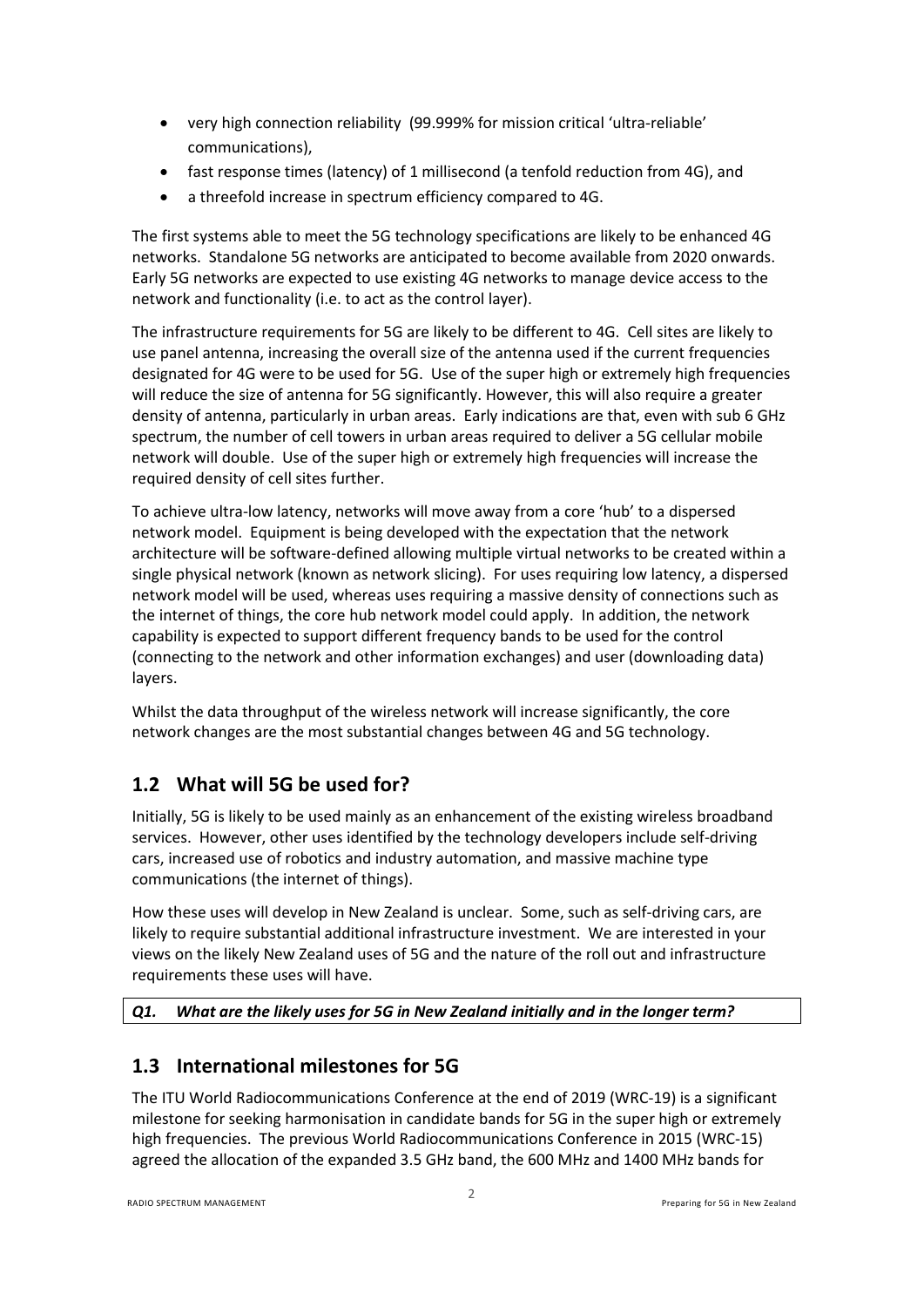IMT (5G). WRC-19 is expected to make decisions on the initial candidate bands above 24 GHz to be allocated for 5G.

By the end of 2019, the ITU will also finalise the ITU-R Recommendations on 5G specifications to complement the anticipated decisions at WRC-19. Other international standards for the 5G core network and radio frequency equipment are also expected to be completed by this time.

A number of countries including the UK, US and Australia have consulted with industry on the roll out of 5G and related spectrum requirements. The FCC in the US has already identified multiple frequency bands above 24 GHz to facilitate different 5G deployment scenarios. Equipment manufacturers, cellular mobile providers and governments have announced 5G trials during

- the Winter Olympics in Korea in February 2018 using the 28 GHz band
- the Australian Gold Coast Commonwealth Games in April 2018 using parts of the 3.5 GHz band and parts of 26 GHz band
- the FIFA World Cup in Russia in mid 2018 using the 28 GHz band
- the Tokyo Summer Olympics in mid 2020 using the 3.5 GHz and 28 GHz bands and possibly some spectrum in 4.5 GHz band
- the 2020 UEFA Championship in Europe in 2020 using the 3.5 GHz band.

Network operators are likely to want to begin 5G equipment trials in New Zealand from 2018 onwards.

# <span id="page-10-0"></span>**2 Regulatory considerations for 5G in New Zealand**

The allocation of spectrum is a core regulatory issue for the deployment of 5G in New Zealand. We are interested in industry's views on any potential regulatory barriers to 5G deployment.

## <span id="page-10-1"></span>**2.1 Network competition**

The New Zealand market is, and is likely to remain, small compared to the level of investment required to roll out a national network. The question of whether there is 'room' in the New Zealand market for multiple 5G networks, or whether a single national 5G network would be more cost effective, has been raised in the media. A single 5G network is also being considered in the United States based on network security concerns.

In other countries, mobile markets have been consolidating. In New Zealand, there has been some consolidation in network provision with the Rural Broadband Initiative programme supporting a single national network provider in rural and remote areas. However, competition occurs at the retail level between the three national providers and the smaller regional providers.

When competing in the urban and peri-urban areas, three national cellular mobile providers set a national price for their services. This enables rural customers to benefit from the competition between providers in the larger urban markets.

Existing mobile network providers are likely to incrementally deploy 5G technology, relying on their existing networks to provide national coverage. These early 5G networks will use the 4G network as the control layer. If a single national 5G network were to be built by a new provider, it may require investment in a network core plus the building of a 4G and a 5G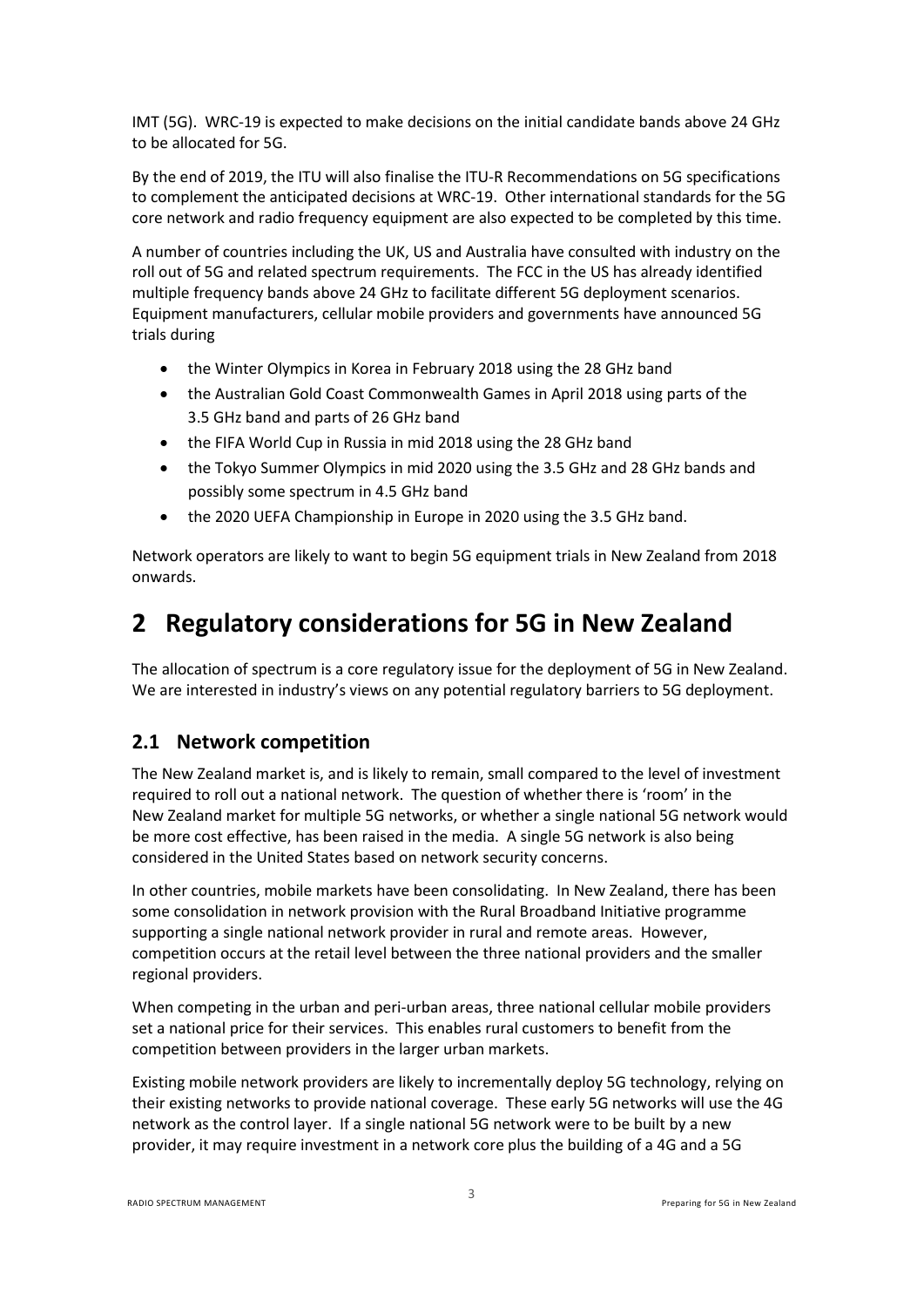network. This will increase the cost of delivering a 5G network. Waiting until a standalone 5G network could be built may impose (potentially unacceptable) delays in the deployment of 5G.

New Zealand has sufficient spectrum available for 5G to support the rollout of at least three national networks. All cellular mobile network operators have indicated their desire to build their own 5G network and compete at the infrastructure level. Given this, there would have to be strong public policy reasons to prevent this occurring.

The single network approach used for the second tranche of the Rural Broadband Initiative (RBI2) was authorised under the Commerce Act 1986 by legislative change in the Telecommunications Act 2001. Any move to providing a single national 5G network would need to be similarly authorised.

The Commerce Commission has recently announced a review of the level of competition in the mobile market. A report on the scope of and timeframes for the review is due in March 2018.

#### <span id="page-11-2"></span>*Q2. Do you consider competition should be encouraged at the infrastructure level or purely at the retail level for 5G? Why?*

## <span id="page-11-0"></span>**2.2 Other regulatory issues**

Other regulatory issues for development of 5G networks include

- ensuring access to suitable sites for cell sites,
- the resource management consenting issues associated with new and existing sites and
- managing any potential health effects from increased exposure to nonionizing radiation.

Access to sites is a commercial arrangement between the landowner / building owner and the operator. If a site is on legal road, network operators have the right to place infrastructure. The national environmental standard for telecommunications facilities (NESTF) sets the maximum scale and location of telecommunications facilities that can be installed without requiring resource consent from a local authority. We are seeking feedback on whether industry considers 5G antenna will comply with the NESTF.

The New Zealand standards for non-ionizing radiation<sup>[1](#page-0-0)</sup> are consistent with international standards. For cell sites, the NESTF requires installations to comply with the New Zealand standard. Some territorial local authorities also require compliance with these standards when issuing resource consents for cell sites under the Resource Management Act 1991.

For handsets, the New Zealand non-ionizing radiation standards are non-mandatory. Given the global nature of market for cellular mobile handsets, handsets will have to meet international exposure standards to gain access to more regulated economies. New Zealand benefits from this international compliance regime. Given the scale of the market in New Zealand it is unlikely that equipment would be specially manufactured for the New Zealand market without significant additional cost to end users.

# <span id="page-11-4"></span><span id="page-11-3"></span>*Q3. What regulatory issues need to be considered from a 5G perspective in New Zealand? Q4. What aspects of these regulatory issues are most significant for 5G?*

**.** 

<span id="page-11-1"></span> $1$  NZS 2772.1:1999 "Radiofrequency fields – Maximum exposure levels – 3 kHz to 300 GHz"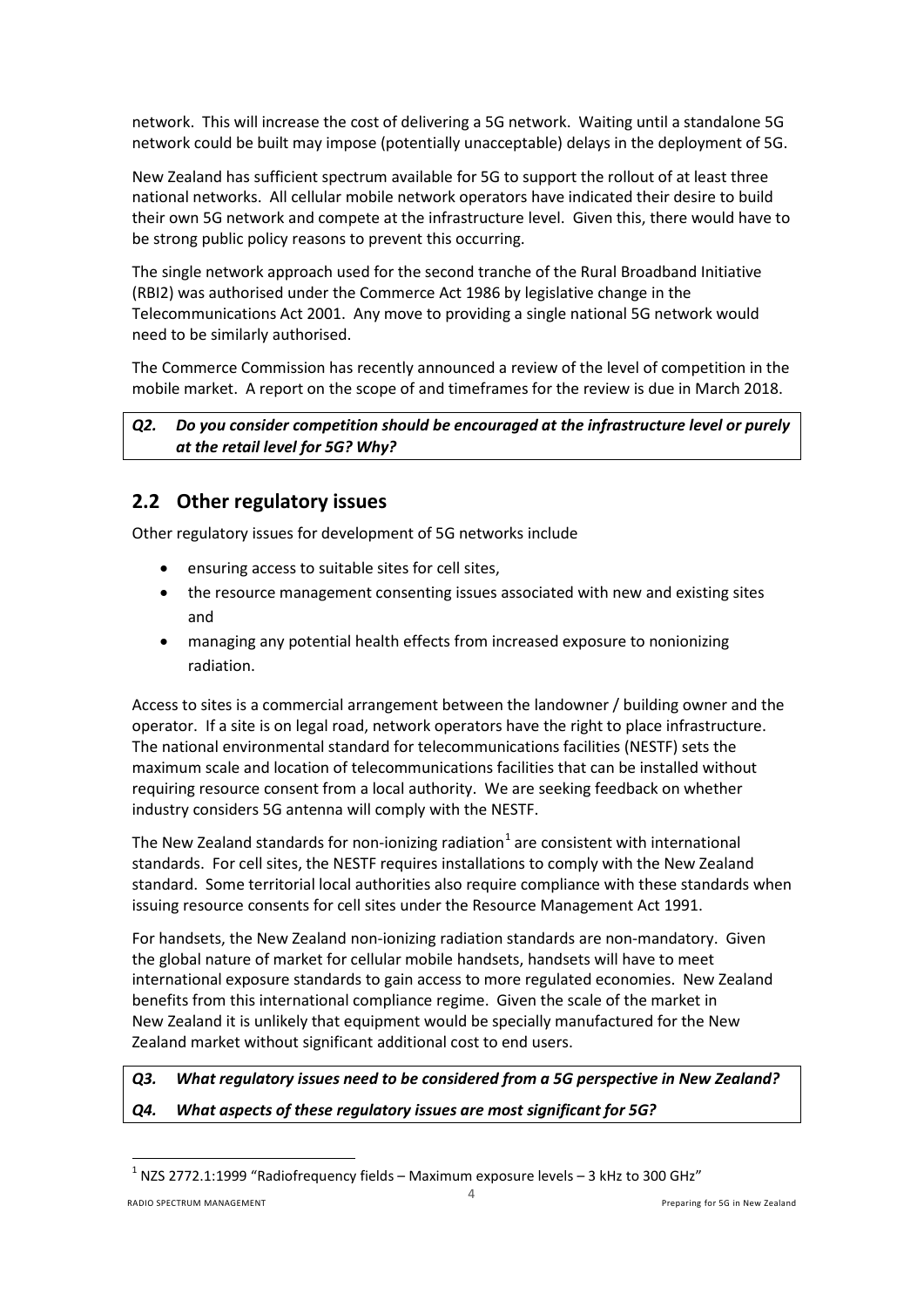# <span id="page-12-0"></span>**3 Possible frequency bands for 5G**

Internationally, there is on-going activity to identify suitable bands for 5G. For New Zealand, it is important that any bands used for 5G are also used by many other countries to increase equipment availability, and ease of global roaming.

The bands we are considering for 5G include the 3.5 GHz and 26 GHz bands. Both bands are currently allocated with rights and licences expiring within the next four years. In addition, we are considering the future of the 600 MHz and 1400 MHz bands as there appears to be growing consensus on these bands as future 5G bands. These are discussed further below.

# <span id="page-12-1"></span>**3.1 3.5 GHz band**

The 3.5 GHz band extends from 3.4 to 3.7 GHz. The band is expected to be the main band for initial 5G deployment around the world. Equipment manufacturers have announced trials of 5G services using this band beginning in February 2018. Given the international trends, we consider the 3.5 GHz band is the top priority band for allocation for 5G.

In New Zealand, the lower part of the 3.5 GHz band (3410 to 3487 MHz and 3510 to 3587 MHz) is used for wireless broadband and is in Crown and private management rights. These management rights expire in October 2022. There has been little or no deployment of services in private management rights in the band.

The band is currently configured for frequency division duplex (FDD) technology with separate frequencies used for the uplink and downlink communications. Two attempts have been made to reach agreement between incumbent owners to reconfigure the band to make it more useable for time division duplex (TDD) technology<sup>[2](#page-11-1)</sup>, however these were not successful.

The previous Minister for Communications decided that no renewal offers would be made to incumbent rights holders in the 3.5 GHz band to allow re-planning of the band for 5G when the existing rights expire in 2022.

The upper part of the 3.5 GHz band (3589 to 3700 MHz) is allocated to fixed satellite services (in the space-to-earth direction) and is largely unused. The only use is for a satellite gateway earth station in north Auckland. These licences will expire in October 2022. The satellite operator has been given five years notice to quit the band.

With the low level of use of the upper portion of the 3.5 GHz band in New Zealand, we consider this could also be reallocated for 5G. This, together with the lower part of the band, would allow a total of 280 MHz of spectrum from 3410 to 3690 MHz to be available for 5G networks (see Figure 1).

If the 3.5 GHz band is allocated to 5G, there are two issues to be addressed. Firstly, rightholders in the Crown management rights have a legitimate expectation for continued access to spectrum once the rights expire. However, these users are unlikely to deploy 5G technology. This is discussed further in section [6.](#page-23-0) Secondly, network operators have indicated a desire to begin 5G deployment from 2020 onwards. The Ministry has been considering how this can be facilitated. This is discussed further in section [7.](#page-24-0)

#### <span id="page-12-2"></span>*Q5. Do you agree that the 3.5 GHz band is the top priority for allocation for 5G?*

 $\overline{\phantom{a}}$ 

 $2$  TDD: the same frequencies are used for both uplink and downlink, with the network alternating between uplink and downlink on a time basis.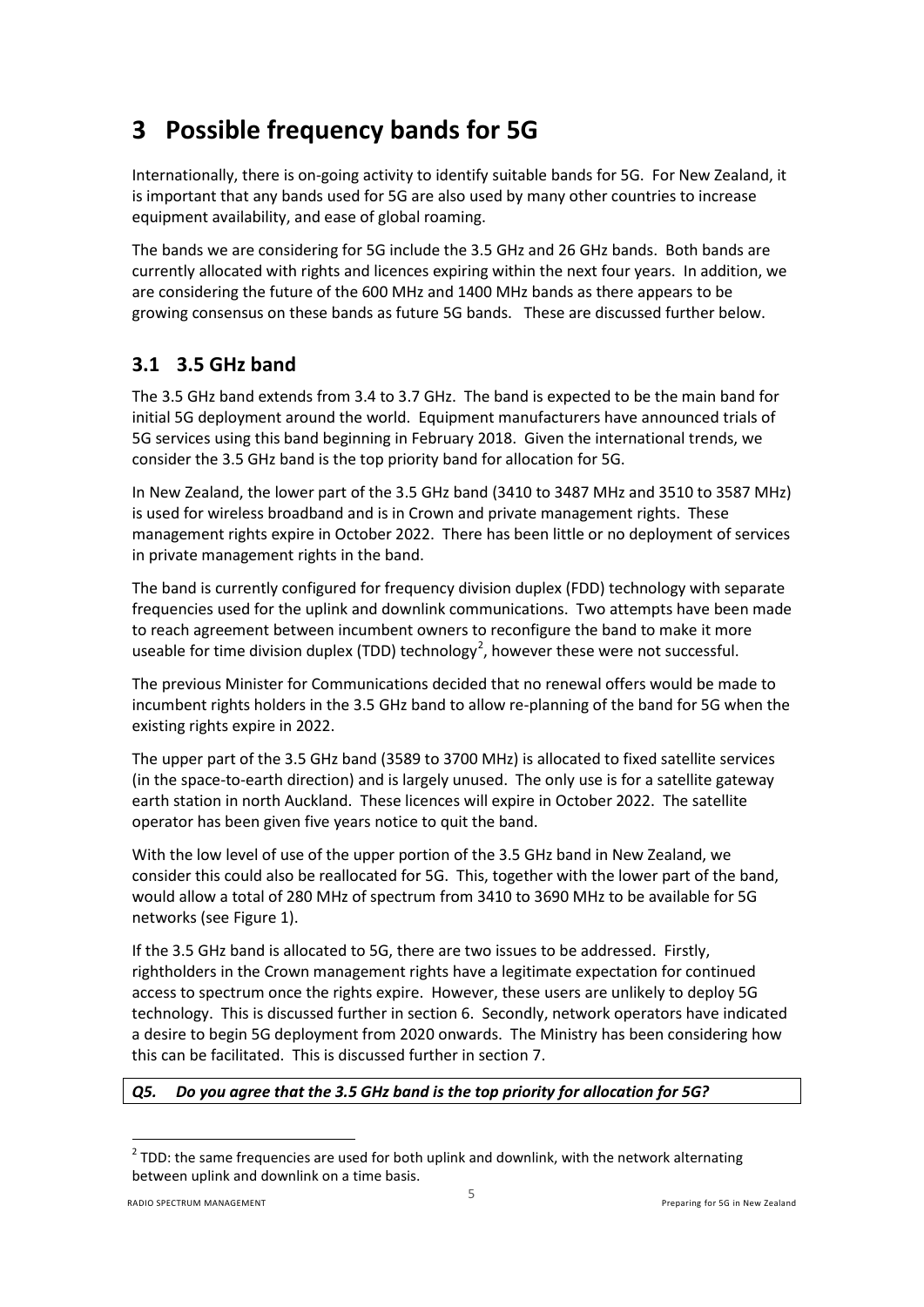| <b>Current</b> | Crown                   | Vodafone | Kordia<br>Connecta<br><b>Spark</b>   |     | Crown  | Vodafone                 | Kordia<br>Connectal<br><b>Spark</b>              |          | Inmarsat |                              |
|----------------|-------------------------|----------|--------------------------------------|-----|--------|--------------------------|--------------------------------------------------|----------|----------|------------------------------|
| <b>Future</b>  |                         |          |                                      |     |        |                          | Avaliable for replanning for 5G - 280 MHz        |          |          |                              |
| MHz            | o<br>$rac{6}{400}$<br>÷ | $\alpha$ | ဥ္က<br>∞<br><u>ន</u><br>$\circ$<br>m | 487 | 유<br>Ю | $\mathbf{\alpha}$<br>-93 | 552<br>თ<br>ю<br><b>CO</b><br>ю<br>Ю<br>$\infty$ | 589<br>∞ | 363      | PO <sub>Z</sub><br>3690<br>ര |

**Figure 1: Current band plan for 3.5 GHz band**

| <b>Current</b> | Vodafone | Kordia | Vodafone                       |           | Vodafone | Kordia | Vodafone                       |                              |  | Satellite gateway licences     |  |
|----------------|----------|--------|--------------------------------|-----------|----------|--------|--------------------------------|------------------------------|--|--------------------------------|--|
| <b>Future</b>  |          |        | Decision pending on future use |           |          |        | Decision pending on future use | Potentially avaliable for 5G |  | Decision pending on future use |  |
| GHz            |          | 8      |                                | $\bar{c}$ |          | œ      |                                |                              |  |                                |  |

**Figure 2: Current band plan for 26 GHz**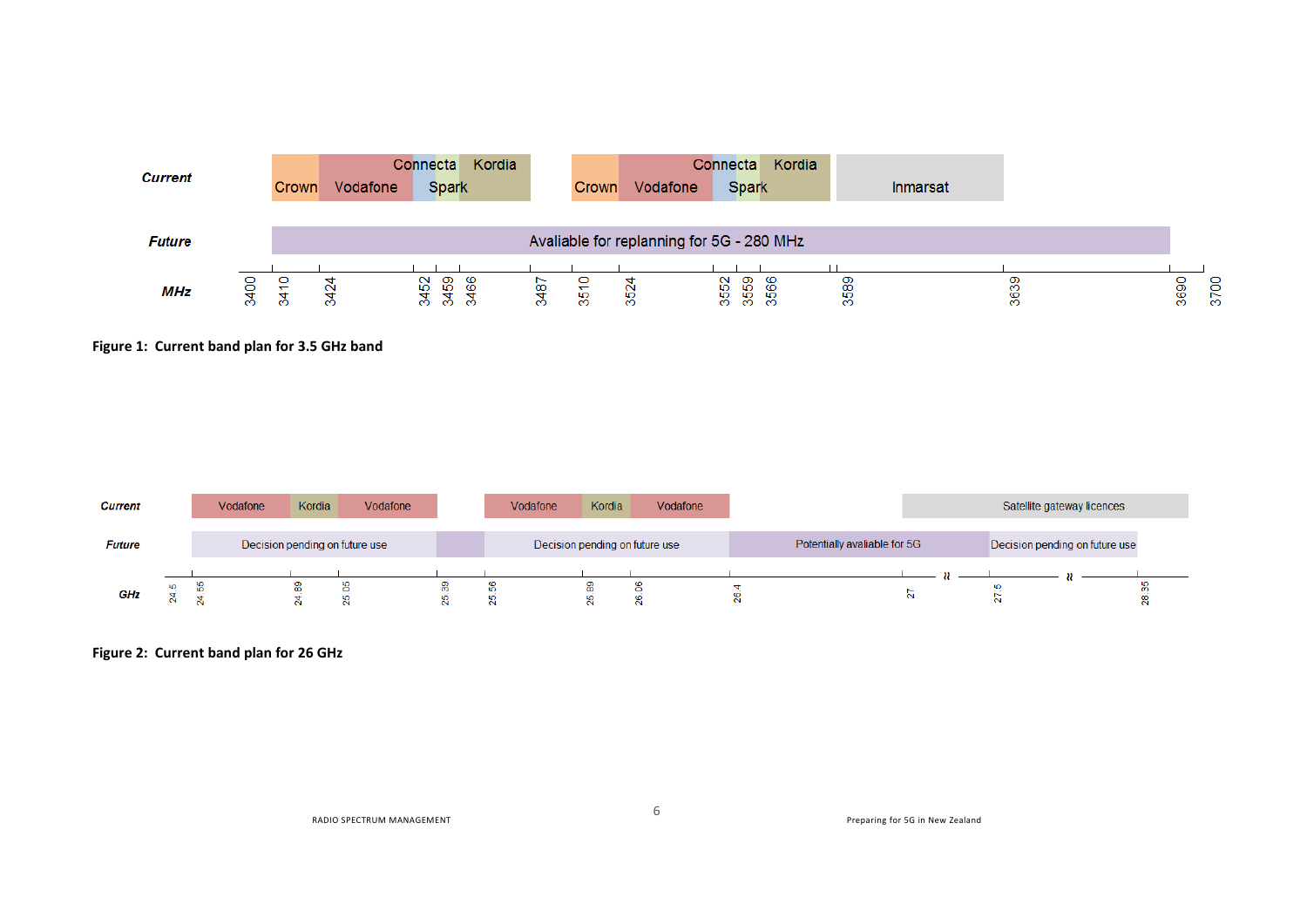#### <span id="page-14-2"></span><span id="page-14-0"></span>*Q6. Do you have any comments on reallocating 3587 to 3690 MHz for 5G?*

## **3.2 26 GHz band**

There are variations internationally in the exact frequency boundaries of the "26 GHz" band. In New Zealand, the 26 GHz band spans frequencies from 24.25 GHz to 28.35 GHz.

Management rights in the lower part of the 26 GHz band between 24.549 GHz and 26.4 GHz expire in 2022. Some rights are used for fixed links, whilst others are largely vacant. No

decision on the renewal or future of these bands has been made. However, policy precedent would lean towards non-renewal of the vacant and low use management rights.

Management rights in the upper part of the 26 GHz band between 26.4 GHz and 28.35 GHz expired in January 2018. No renewal offers were made to incumbent rights holders resulting in the spectrum being available for reallocation. Incumbent satellite providers hold radio licences for their operations expiring in January 2020. The decision for the future renewal of these radio licences will be considered in conjunction with the spectrum reallocation for 5G in New Zealand.

Vehicular radar is permitted in the frequency band 22-26.625 GHz through a general user licence (see Figure 2). Over the last decade, the automotive industry has moved to different frequency bands for vehicular radar technology. The use of the 26 GHz band for vehicular radar in New Zealand must cease on 1 January 2022. This is consistent with moves in Europe.

The under-utilisation of much of the 26 GHz band allows for replanning of some, or the entire, band. Re-planning options include

- creating new unencumbered management rights dedicated for 5G mobile,
- creating new management rights for 5G encumbered with licences for existing fixed links and /or satellite uplink transmission at earth station gateways,
- renewing existing rights in use and re-planning the remainder of the band
- consolidating existing rights in use to a single contiguous block and replanning the remainder of the band
- extending the current general user radio licence for vehicular radar, or
- a combination of the above.

We anticipate that further work on the band will be undertaken in 2020 once decisions at WRC-19 are known. Decisions on renewal of management rights expiring in 2022 will be made prior to this.

In the meanwhile, the frequencies currently in the radio licensing regime are available in some parts of the country for short term trials of 5G related technologies.

- <span id="page-14-3"></span>*Q7. Do you agree that the 26 GHz band is a high priority for allocation to 5G in New Zealand?*
- <span id="page-14-4"></span>*Q8. Would this band be of interest to your organization for trials for 5G services in New Zealand?*

## <span id="page-14-1"></span>**3.3 Other extremely high frequency bands**

There is a significant amount of work globally to address the need for 5G spectrum in frequency bands above 6 GHz. A number of candidate bands were considered at WRC-15 and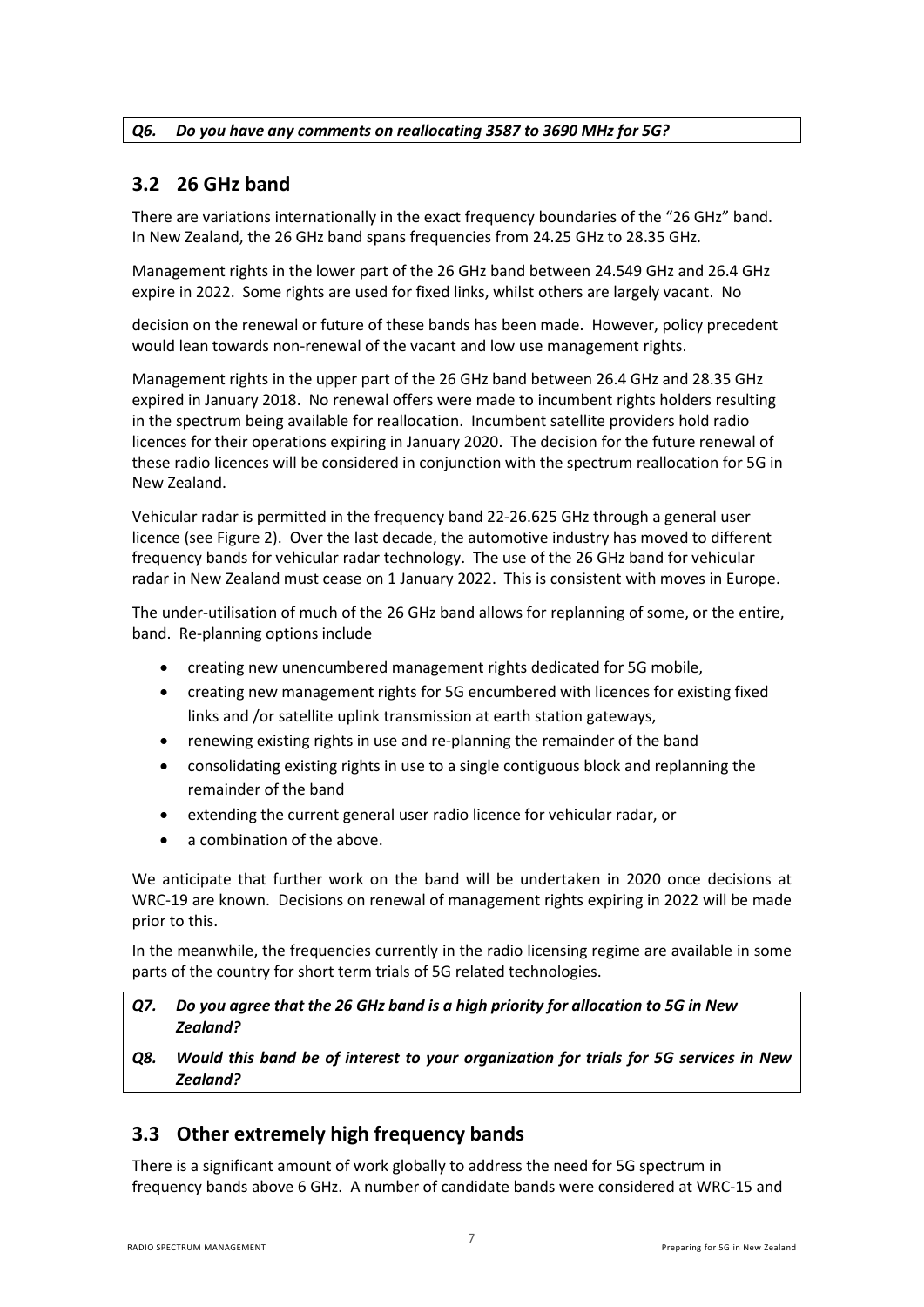being studied for their suitability for 5G deployment. A decision on their suitability for 5G is expected at the WRC-19. The candidate bands are

- *24.25 to 27.5 GHz (26 GHz band)\*\**
- *31.8 to 33.4 GHz \*\**
- *37 to 40.5 GHz*
- *40.5 to 42.5 GHz \*\**
- *42.5 to 43.5 GHz \*\**
- *45.5 to 47 GHz*
- *47 to 47.2 GHz*
- *47.2 to 50.2 GHz*
- *50.4- to 52.6 GHz*
- *66 to 76 GHz*
- *81 to 86 GHz*

At this stage, the New Zealand position in international discussions is to present a preference for the four bands marked \*\* above. These bands are either vacant or likely to become available in the near future in New Zealand.

The 26 GHz band discussed in sectio[n 3.2](#page-14-0) covers the first candidate band above. We are aware that a number of countries including Korea and the United States are also considering the frequencies between 27.5 to 29.5 GHz for early 5G deployment. 27.5 to 29.5 GHz was not considered at WRC-15 for studies by the ITU and therefore is not expected to be considered at WRC-19. However, given the overlap with the 26 GHz band, we are monitoring the work being undertaken on the suitability of different portions of the frequencies between 24.25 to 29.5 GHz for 5G deployment.

The remaining preferred bands are either under-utilised or unallocated in New Zealand. We will be maintaining a watching brief on international agreements on the future of these bands and will respond when consensus and equipment availability becomes imminent. We will revisit allocation of these bands in New Zealand for 5G after WRC-19. As a consequence, we consider these bands to be a lower priority for allocation.

- <span id="page-15-2"></span>*Q9. Do you agree that the 31.8 to 33.4 GHz, 40.5 to 42.5 GHz and 42.5 to 43.5 GHz bands are a low priority for allocation to 5G in New Zealand?*
- <span id="page-15-3"></span>*Q10. When do you think equipment is likely to become available in the bands identified in Q9?*

<span id="page-15-4"></span><span id="page-15-0"></span>*Q11. Do you have any comment on the possible allocation of 27.5 to 29.5 GHz to IMT?*

#### **3.4 Possible ultra high frequency bands**

#### <span id="page-15-1"></span>**3.4.1 1400 MHz band**

The 1400 MHz (L) band was identified for IMT (including 5G) at the 2015 World Radiocommunications Conference. However, portions of this band are subject to compatibility studies to resolve the sharing between IMT and satellite in certain countries. The findings of these studies are due to be considered at WRC-19. International consensus on the final band plan is yet to emerge.

In New Zealand, the band is used for fixed links. The main user is Chorus, with other users including Airways Corporation, NZ Police and utility companies.

There are a number of different proposals for the band plan internationally based on FDD, TDD and supplemental downlink options. If there is a demand to use the band for IMT, we would need to adopt an appropriate band plan to suit the deployment scenarios in New Zealand. We would also need to develop a plan to free up the band and relocate incumbent users.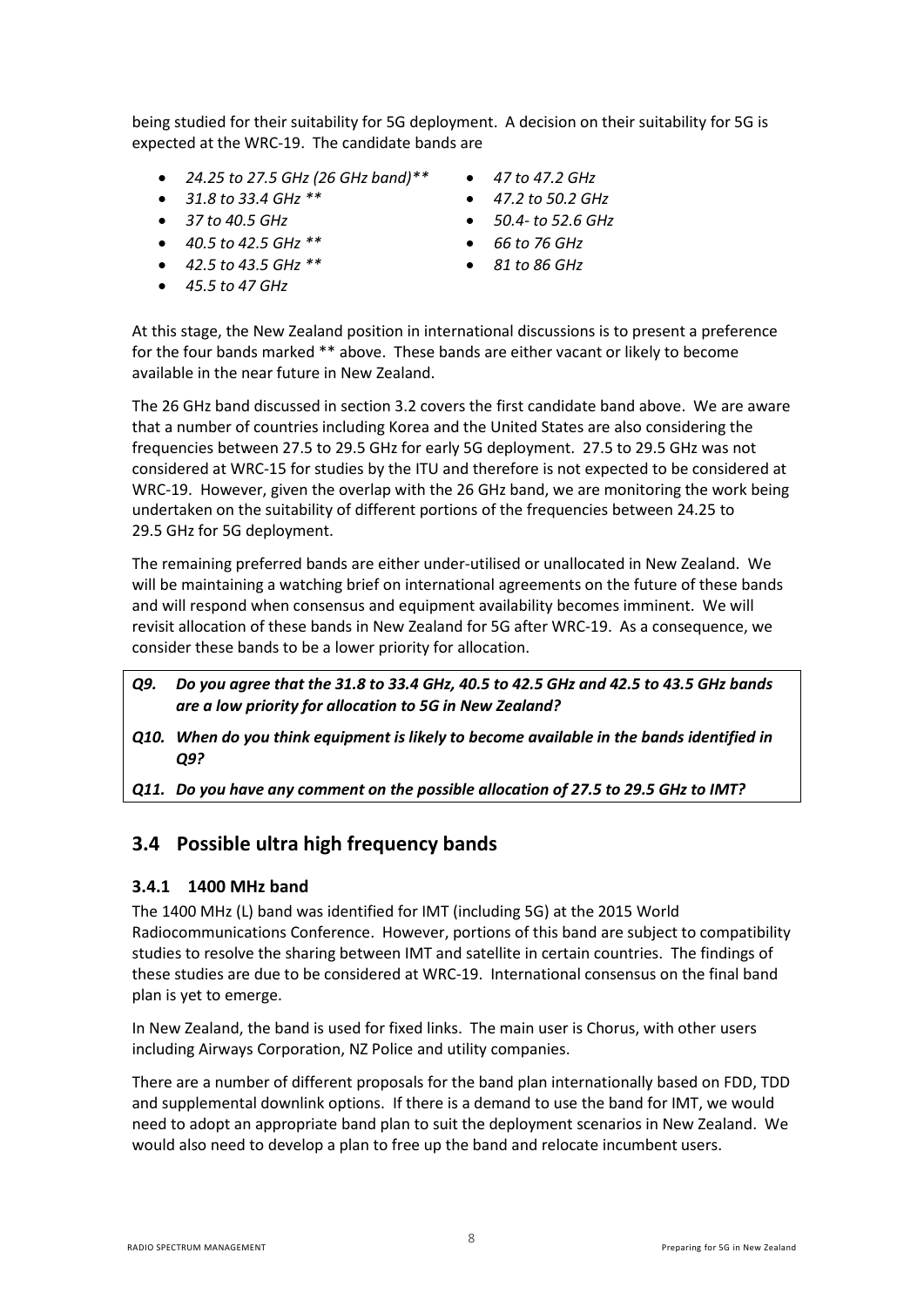

**Figure 3: Current band plan for 1400 MHz**

We see this as a low to medium priority for reallocation to IMT and are interested in feedback from industry on the future use of this band.

- <span id="page-16-1"></span>*Q12. Is there demand for alternative uses other than IMT of the 1400 MHz band? If so, what uses?*
- <span id="page-16-2"></span>*Q13. When is the demand likely to require consideration of reallocation of the 1400 MHz band for IMT, if at all?*

#### <span id="page-16-0"></span>**3.4.2 600 MHz band**

The 600 MHz band and adjacent 500 MHz band are planned for use by digital terrestrial television (DTV) broadcasting in New Zealand. The 500 MHz band is fully utilised by DTV services. Te Mātāwai holds a management right used by the Māori Television Service in the lower part of the 600 MHz band from 606 to 622 MHz which expires in 2033. The remainder of the 600 MHz band is currently unused except by radio microphones. Radio microphones are permitted through a general user licence on a non-interference non-protection basis.

With changes to the broadcasting market and the move to more online channels, we are not convinced that there is future demand for more terrestrial DTV channels. As a consequence, the upper part of the 600 MHz band above Te Mātāwai's management right is likely remain unused for terrestrial DTV services.

Internationally, 610 to 698 MHz has been identified for IMT at the 2015 World Radiocommunication Conference. Deployment of cellular mobile networks in the 600 MHz band is commencing in the USA. If use of the band for IMT occurs more widely outside the USA, there will be sufficient market scale for manufacturers to develop equipment for the band for use internationally.

New Zealand could allocate the top part of the band above the management right held by Te Mātāwai for IMT. If this were to occur, then alternative spectrum would need to be found for radio microphones. Given that radio microphones have only recently moved to the 600 MHz band, any plan to relocate radio microphones to an alternative frequency band would need to consider fairness and compensation.

Whilst sub 1 GHz spectrum is sought after for IMT given its good propagation characteristics, we consider that identification of the 600 MHz band for IMT in New Zealand is a low priority for New Zealand until more countries begin using the band and equipment availability improves.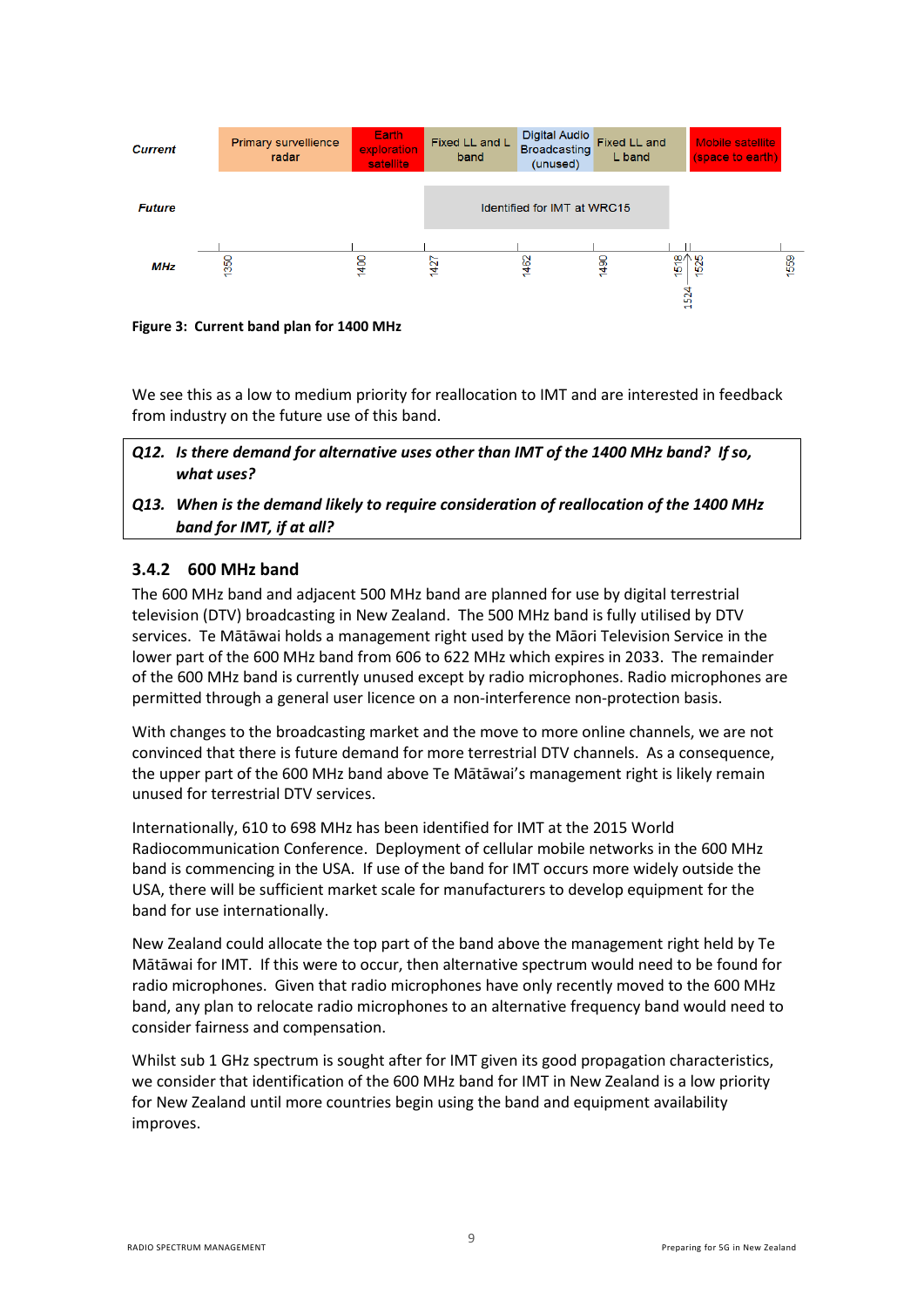

**Figure 4: Current band plan for 600 MHz band**

<span id="page-17-2"></span>

- <span id="page-17-3"></span>*Q15. If so, how should we deal with radio microphones in the 600 MHz band?*
- <span id="page-17-4"></span>*Q16. When is the demand likely to require reallocation of the 600 MHz band to IMT, if at all?*

# <span id="page-17-0"></span>**4 Spectrum allocation**

### <span id="page-17-1"></span>**4.1 Allocation methodology**

Spectrum may be allocated in a variety of ways, including through:

- first come, first served allocation is based on the time order applications are received
- lottery allocation is based on a random draw of applicants
- administrative allocation allocation is based on criteria set by the administration
- auction allocation is based on the highest bid.

Each method has strengths and weaknesses. Some may be more suited to the allocation of national management rights whilst others may be more suitable for regional licences. In all methods, the government can set the entry criteria and terms and conditions. The key differentiating aspects between methods are how the price is set and the level of discretion reserved by the government over which parties receive the spectrum.

Except in allocation by auction, the government is able to set the price for the spectrum. Given spectrum is difficult to value, there is a significant risk that the government sets the price too high (resulting in additional costs to consumers or reduced investment in network infrastructure) or too low (resulting in reduced returns to the government and potential windfall profits for spectrum holders if they on-sell quickly). A low price could also mean network operators have more funds to invest in the roll out of a network, however there is no certainty that this will occur.

In administrative allocations, the government retains full discretion over who receives spectrum rights. However, criticism of administrative allocations often centres on a perceived lack of transparency and the time taken to make the awards. First come, first served and lottery allocations have the benefit of being quick. A risk is that speculative bids may be successful and spectrum could either not be put to its highest value use, or on-sold for windfall profits.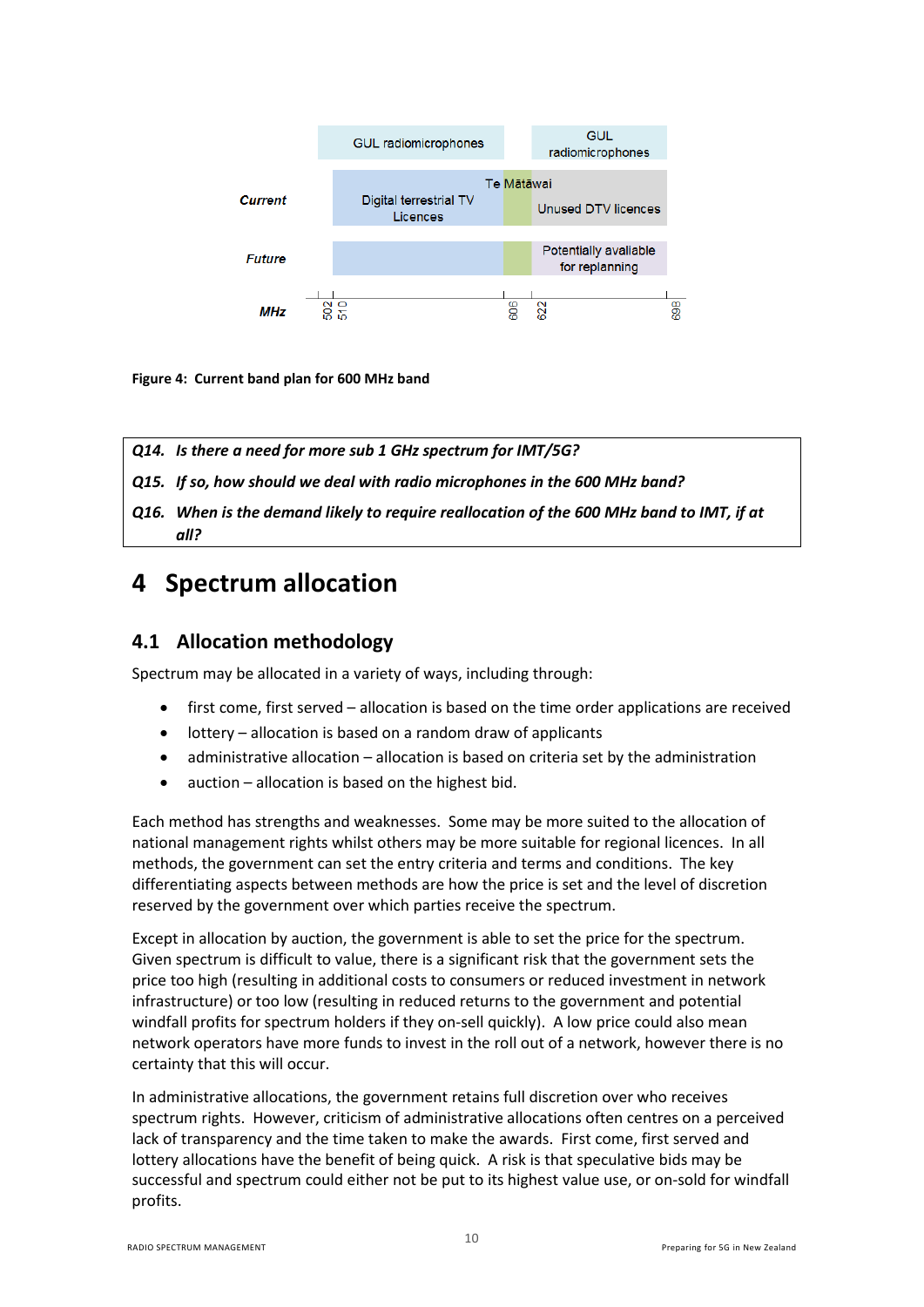Auctions have the advantages of being transparent and tend to allocate spectrum to the party that values the spectrum it most. Auctions are sometimes criticised for resulting in the high prices and favouring those with the greatest ability to pay. However, it's important to note that businesses are unlikely to pay more than the spectrum is worth, and auction revenue benefits taxpayers.

Administrative allocation and auction are the main methods used for allocating spectrum for cellular mobile networks around the world. In New Zealand, with the exception of some very early allocations and spectrum used by regional users, most new national management rights for spectrum has been allocated using auctions.

Auction design can be varied to suit the circumstances of the allocation. In New Zealand both simultaneous ascending and combinatorial clock auctions have been used for cellular mobile spectrum allocation. A simultaneous ascending auction is similar to the traditional 'outcry' auction, except multiple lots are auctioned at the same time. Bidders place bids on multiple lots at once, enabling bidders to create contiguous and/or paired holdings. Simultaneous ascending auctions allow bidders to modify their bidding strategy as the auction progresses. These have been used for the majority of spectrum auctions in New Zealand.

For the auction of management rights in the 700 MHz band, a combinatorial clock auction was used. In a combinatorial clock auction, the price of spectrum blocks rises incrementally until demand no longer exceeds supply. The 700 MHz auction allowed bidders to identify the number of lots they wished to purchase, and in a second phase, identify and bid for the position in the band their lots were to be placed. This allowed bidders to access contiguous blocks of spectrum enabling efficient use of spectrum.

Allocation of spectrum licences for regional wireless broadband have used auction or a blend of first come first served and lottery, depending on the band. This latter method is an unusual arrangement developed to encourage spectrum sharing. We do not consider a similar process would be relevant for national rights. However, it may be appropriate for regional allocations in 5G bands if a decision is made to provide for regional users in the re-planned bands.

We are keen to hear views on which allocation methodology is the most appropriate to allocate for national and / or regional spectrum rights for 5G.

- <span id="page-18-1"></span>*Q17. Which allocation methodology should be used for allocating spectrum bands identified for use with 5G? Why?*
- <span id="page-18-2"></span>*Q18. Should different allocation mechanisms be used for rights for regional providers and national providers? Why?*

## <span id="page-18-0"></span>**4.2 Implementation requirements**

A key objective of spectrum regulation is to ensure spectrum is put to its highest economic use. Whilst market-based methods of allocation contribute to this objective, there is a risk that spectrum is purchased for its foreclosure value (i.e. for its value in excluding competitors) rather than economic use. Implementation requirements are designed to ensure that spectrum is put to use.

Network operators are likely to invest in 5G networks in urban areas initially. The government could encourage a fast roll out through imposing a short timeframe for deployment in these areas. Given that some operators are still progressively rolling out their 4G network, a fast deployment of 5G may not be accommodated within their current investment plans. The government could take a similar approach to that used for the 700 MHz band and encourage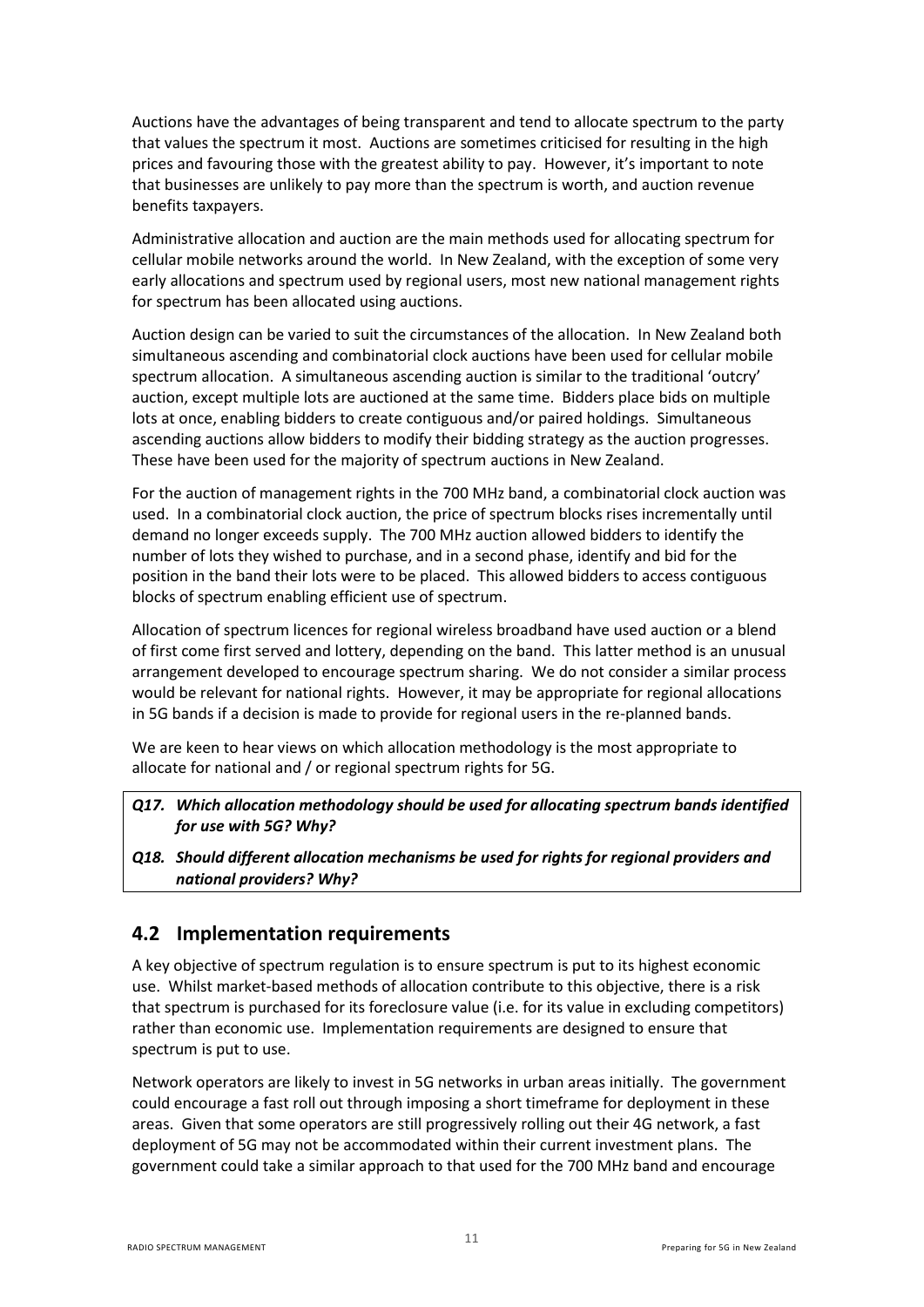roll out in rural areas where it may be less commercially attractive to roll out 5G particularly using frequencies above 3 GHz. These options are not mutually exclusive.

Currently regional providers tend not to use LTE technology for wireless broadband even when operating in frequency bands internationally harmonised for LTE. As such, implementation requirements specifying a 5G roll out may not suit regional providers. How implementation requirements could be framed for regional providers would have to link to how spectrum is allocated to regional providers. This is discussed further in section [6.](#page-23-0)

The Ministry is keen to hear feedback on whether deployment of 5G technology should be required in some or all bands.

- <span id="page-19-1"></span>*Q19. Should deployment of 5G technology be specified for some or all bands? If not, why not?*
- <span id="page-19-2"></span>*Q20. What implementation requirements should be specified and how should these be expressed? – time, extent, etc –*
- <span id="page-19-3"></span>*Q21. What should be the consequence of non-implementation – lose spectrum, additional payment, other*
- <span id="page-19-4"></span>*Q22. Should the implementation requirements be different for regional and national providers? What should these be and why?*

### <span id="page-19-0"></span>**4.3 Acquisition limits**

A risk when allocating any band is that one or two companies could dominate spectrum holdings in the band, excluding others and stifling competition in downstream markets. In order to address this matter, acquisition of management rights and spectrum licences is subject to the prohibition on anti-competitive acquisitions in the Commerce Act 1986.

Due to concerns about how well the Commerce Act is able to deal with acquisitions in new markets, previous governments have elected to impose caps on how much spectrum any one party may purchase where competition is a particular concern. This occurred most recently in the allocation of 700 MHz management rights for 4G services where no company was permitted to hold more than 2 x 20 MHz (44%) of the band.

According to the recently released Third Generation Partnership Project (3GPP) 5G specification, the maximum carrier width in bands below 6 GHz is 100 MHz and 400 MHz for frequencies above 24 GHz. This would support the fastest peak data speeds possible for 5G.

We want to balance encouraging competition at the infrastructure level with maximising the benefit of 5G technology to New Zealand. With the large tranches of spectrum potentially available for 5G services, we consider that acquisition limits could be set

- at or near the maximum carrier bandwidth for sub 6 GHz frequencies (a single full carrier equates to 35% of the band) and
- at two or more maximum carrier bandwidths for frequencies above 24 GHz (a single carrier equates to between 13% and 24% of the band depending on the extent of management right renewal and reassignment of the 26 GHz band to 5G).

Under existing allocation rules for regional broadband providers, acquisition limits are expressed both in spectrum and geographic terms. Regional providers cannot own national rights in some bands and are limited to the number of territorial authorities they can hold licences in. Similar acquisition limits for regional providers could apply to 5G bands. However,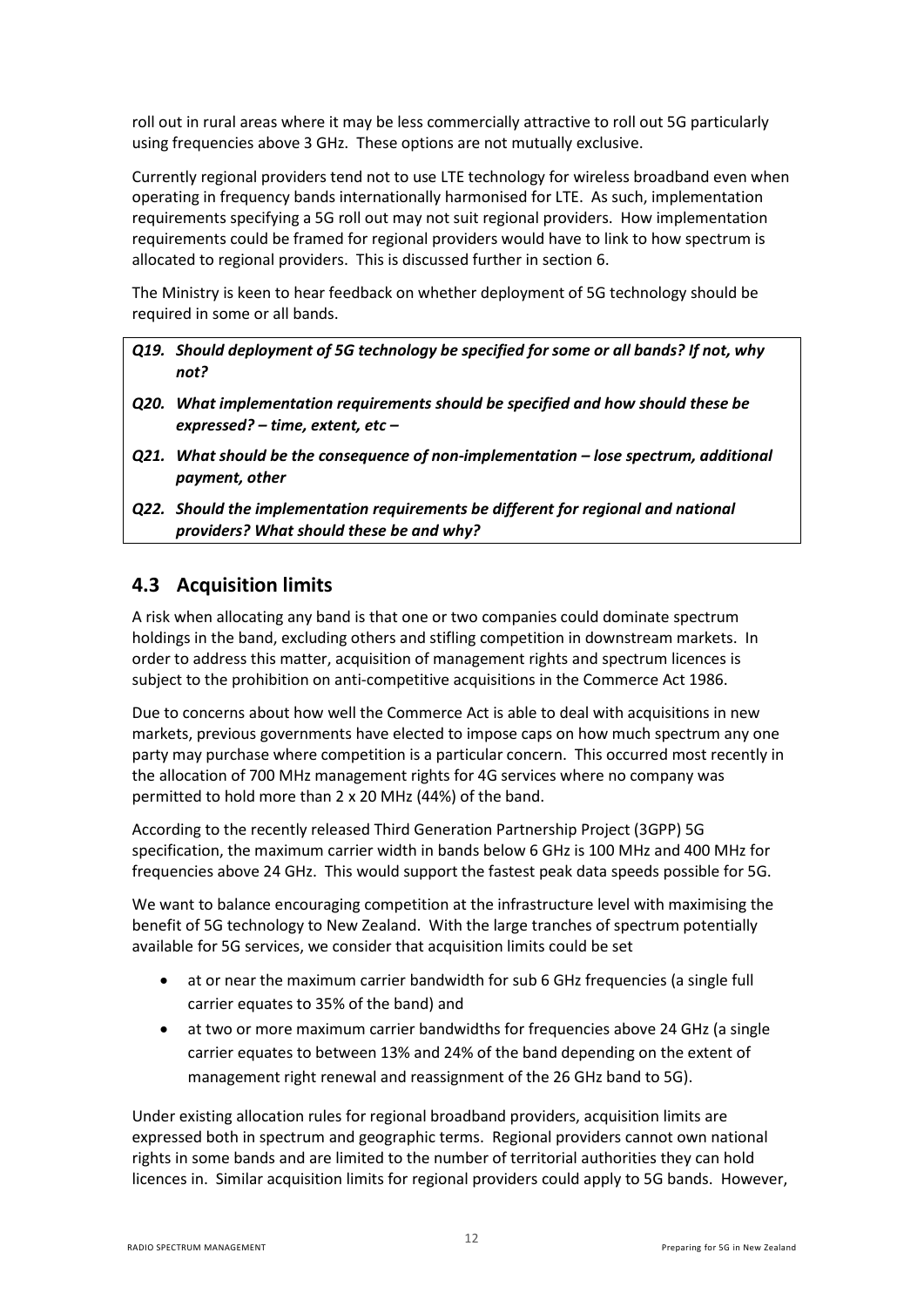other more novel approaches to acquisition limits may be required is regional providers are accommodated through spectrum sharing arrangements.

<span id="page-20-4"></span>*Q23. Should acquisition limits be imposed on 5G bands? If so, what should these be and why?*

<span id="page-20-5"></span>*Q24. Should acquisition limits be imposed for regional providers? If so, what should these be and why?*

# <span id="page-20-0"></span>**4.4 Duration of allocated rights**

The maximum term of any management right (and hence spectrum licence) is set in the Radiocommunications Act at 20 years. However rights may be created for any lesser duration, for example 5, 10 or 15 years. A spectrum licence cannot have an expiry date beyond that of the relevant management right.

A shorter duration for management rights allows allocation adjustments to be made as the technology develops and new uses become more apparent. However, too short a duration for the rights may not provide sufficient certainty for network operators to invest in the roll-out of 5G networks.

5G technology is likely to be disruptive causing significant change in telecommunications and downstream markets. This leans towards having a duration of less than 20 years to enable the government to be able to respond to technology changes requiring, for example, replanning of a band. We are keen to hear views on the appropriate term for allocated rights.

<span id="page-20-6"></span>*Q25. What term should be used for management rights suitable for 5G? Why?*

# <span id="page-20-1"></span>**5 Management rights for 5G**

# <span id="page-20-2"></span>**5.1 Band planning**

Cellular mobile technologies are available using either FDD or TDD modes. In New Zealand, with the exception of the 2.3 GHz band, all bands currently used for 3G and 4G are planned for FDD technology.

The draft standards for 5G and test equipment are favouring TDD technology and it is likely that 5G equipment will first be available using TDD technology. TDD allows asymmetry of the uplink and downlink data rates, i.e. number of uplink time slots and downlink time slots in a radio time frame may be different to reflect the relative proportions of upload and download data usage.

Our preference is to replan bands suitable for 5G as TDD bands to align with international trends and standards. At this stage, we consider that if a band is allocated for 5G, then no portion of the band will be planned for FDD equipment.

#### <span id="page-20-7"></span>*Q26. Should the 5G bands be replanned as TDD bands or some bands or parts of bands be retained as FDD? Why?*

# <span id="page-20-3"></span>**5.2 Bandwidth**

The 3GPP recently released its technical specification for 5G. It identifies the range of transmission bandwidths available for 5G networks for frequencies below 6 GHz and above 24 GHz.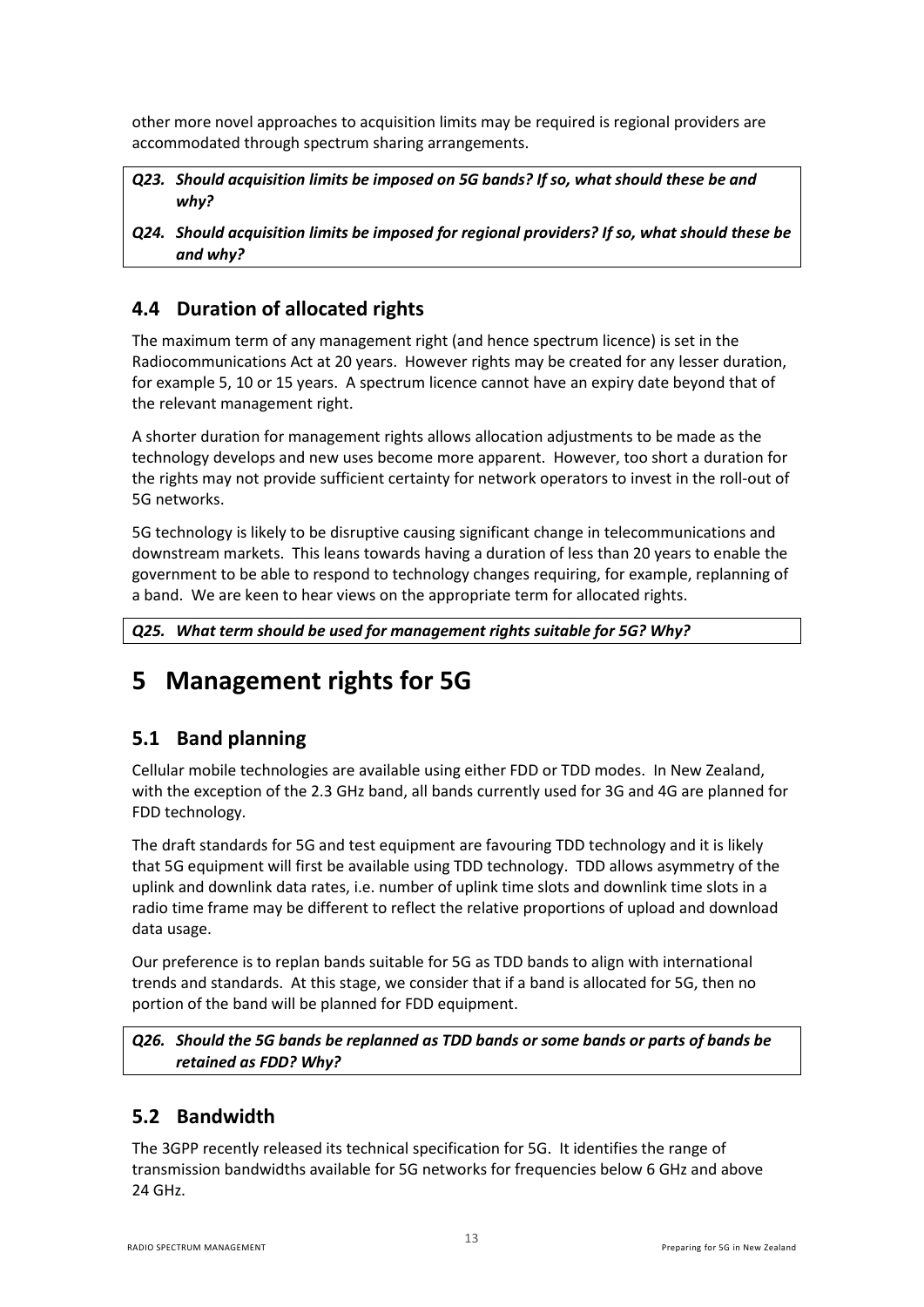|                   | <b>For frequencies</b> |                |                |                     |  |  |  |  |  |  |
|-------------------|------------------------|----------------|----------------|---------------------|--|--|--|--|--|--|
| <b>Bandwidths</b> | <b>Below 1 GHz</b>     | 1 GHz to 3 GHz | 3 GHz to 6 GHz | <b>Above 24 GHz</b> |  |  |  |  |  |  |
| 5 MHz             | ✓                      | ✓              |                |                     |  |  |  |  |  |  |
| 10 MHz            | ✓                      | ✓              |                |                     |  |  |  |  |  |  |
| 15 MHz            | $\checkmark$           | $\checkmark$   |                |                     |  |  |  |  |  |  |
| 20 MHz            | ✓                      | ✓              | ✓              |                     |  |  |  |  |  |  |
| 25 MHz            |                        | ✓              |                |                     |  |  |  |  |  |  |
| 40 MHz            |                        | $\checkmark$   | $\checkmark$   |                     |  |  |  |  |  |  |
| <b>50 MHz</b>     |                        | ✓              |                |                     |  |  |  |  |  |  |
| 60 MHz            |                        | $\checkmark$   | ✓              |                     |  |  |  |  |  |  |
| <b>80 MHz</b>     |                        | ✓              | ✓              |                     |  |  |  |  |  |  |
| <b>100 MHz</b>    |                        | ✓              | ✓              |                     |  |  |  |  |  |  |
| <b>200 MHz</b>    |                        |                |                | ✓                   |  |  |  |  |  |  |
| <b>400 MHz</b>    |                        |                |                |                     |  |  |  |  |  |  |

#### **Table 1: Maximum transmission bandwidth configurations for 5G**

When management rights are created prior to an allocation process, the rights could be created for any of the bandwidth configurations in the standards. A larger bandwidth would reduce the complexity / duration of the allocation process. However, as a basis for allocation, using the larger bandwidths may be a barrier to entry for some potential participants and/or reduce the number of operators able to access the band. Using a narrower bandwidth would allow greatest flexibility in the final allocations held by participants.

At this stage, we suggest that the allocation lot size be 20 MHz for frequencies between 3 and 6 GHz and 100 MHz for frequencies above 24 GHz. We seek industry's views on what bandwidth should be used as the basis for allocation.

#### <span id="page-21-1"></span><span id="page-21-0"></span>*Q27. What bandwidth should be used as the basis for allocation? Why?*

## **5.3 Out of band emissions**

Management rights for the 5G bands will be created prior to any allocation process. Purchasers acquiring management rights are likely to purchase multiple contiguous rights. The frequency range covered by out of band emissions is related to the transmission bandwidth. As the transmission bandwidth increases so does the out of band emissions. Given this, there is a question of whether the out of band emission limits (Adjacent Frequencies Emission Limits or AFELs) on the management rights created prior to allocation should reflect those for the narrower bandwidth of the initial management right or that of the anticipated bandwidth post allocation.

If the narrower transmission bandwidth is used to set the out of band emission bandwidth on management rights, holders of multiple management rights would need to negotiate with their neighbouring management right holders to amend the out of band emissions to maximise the use of the spectrum they had acquired. Where holdings are unequal, this may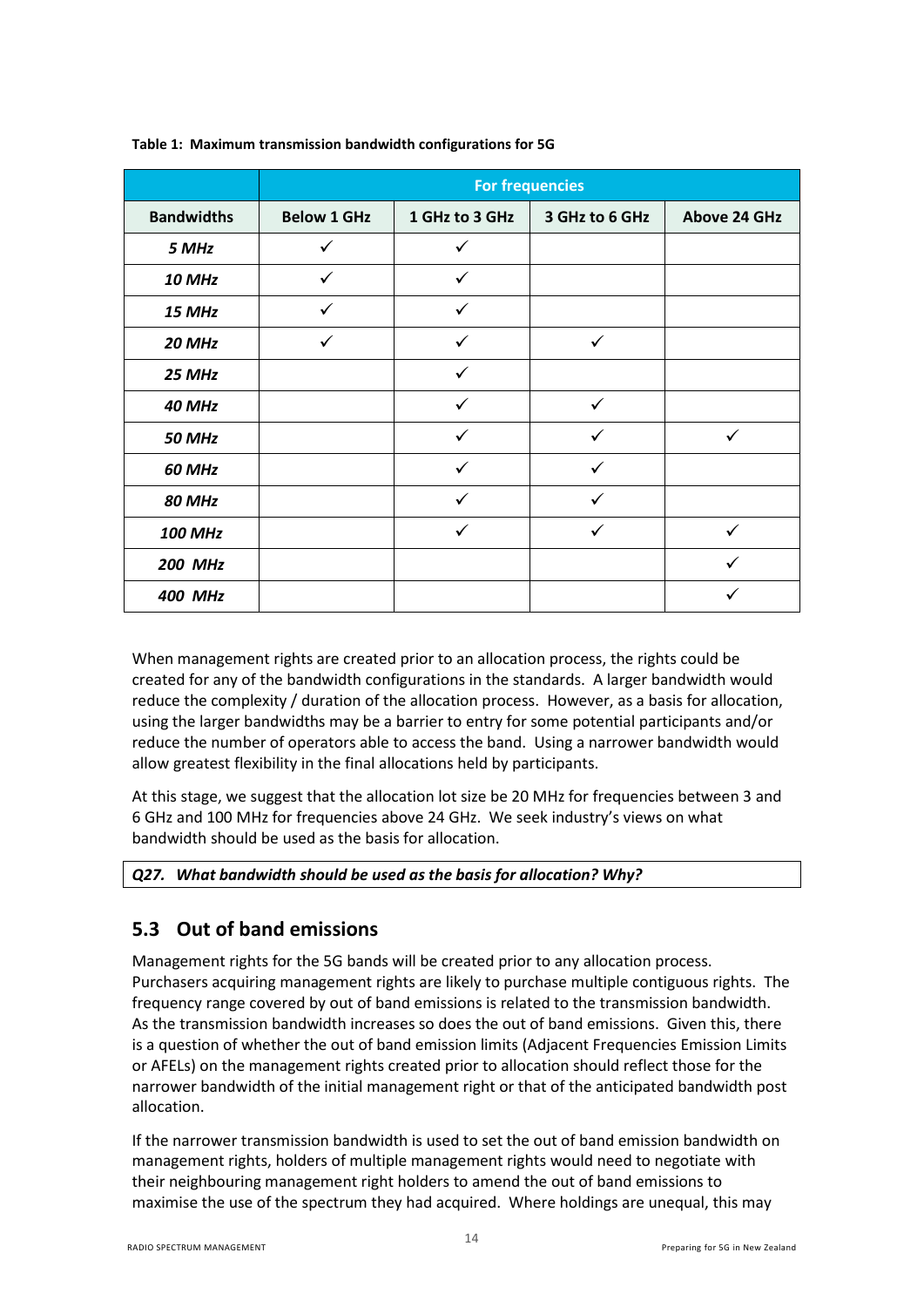lead to inefficient outcomes. However, if the initial management rights are created with AFELs based on the widest transmission bandwidth possible, this may lead to inefficient outcomes if the final allocation results in holdings narrower than the maximum carrier width.

A second factor that needs to be considered in setting out of band emission limits is whether management rights created in bands identified for 5G are technology neutral. Out of band emissions from non 5G technologies may cause incompatibility and interference issues to adjacent 5G networks.

For the allocation of 700 MHz, the out of band emissions limits on the management rights were set at those for the maximum possible bandwidth for a single 4G carrier (i.e. 20 MHz). Similarly for 5G, our preference is to set the out of band emission limits on the management rights created for allocation as at the maximum possible transmission bandwidth. Compatibility issues between users would be a matter for negotiation between users.

- <span id="page-22-1"></span>*Q28. What out of band emission limits should apply to management rights when first created for allocation? Why?*
- <span id="page-22-2"></span>*Q29. Should out of band emission limits be different if the band is technology neutral? If so, what out of band emission limits should be applied?*

# <span id="page-22-0"></span>**5.4 Interference between TDD networks**

When TDD networks operate in adjacent spectrum blocks and in the same geographic area, interference may occur between the two systems. Out-of-band and spurious emissions from the transmitter may prevent one or more receivers in an adjacent spectrum block from operating properly.

Options to manage the potential for interference include:

- 1. Retain a fixed guard band between TDD networks
- 2. Require synchronization of adjacent TDD networks
- 3. Place a restriction on the maximum transmission power for the lower and/or upper portion of spectrum holding. The restriction could be lifted if two neighbouring TDD operators reach an agreement on how to manage interference between their networks.

Retaining a fixed guard band is the simplest method but is spectrally inefficient as the guard band will remain unused. Synchronizing networks is more spectrally efficient and likely to be effective in high density networks, but may be unsuitable in rural areas where base stations may be more widely spaced. Synchronization requires any asymmetry between upload and download times to be the same for all networks, calling for significant cooperation between network operators. Placing a restriction on transmission power for frequencies immediately adjacent to the boundary between holdings may result in the spectrum being unused, and potentially be less spectrally efficient than a fixed guard band depending on the final allocation outcomes.

We are interested in hearing views of the preferred method to manage interference between 5G TDD networks in adjacent frequency bands.

#### <span id="page-22-3"></span>*Q30. How should interference between adjacent frequency 5G TDD networks be managed? Should this be the same for all frequency bands?*

<span id="page-22-4"></span>*Q31. How should interference between different technologies within the same band be managed, if bands are technology neutral?*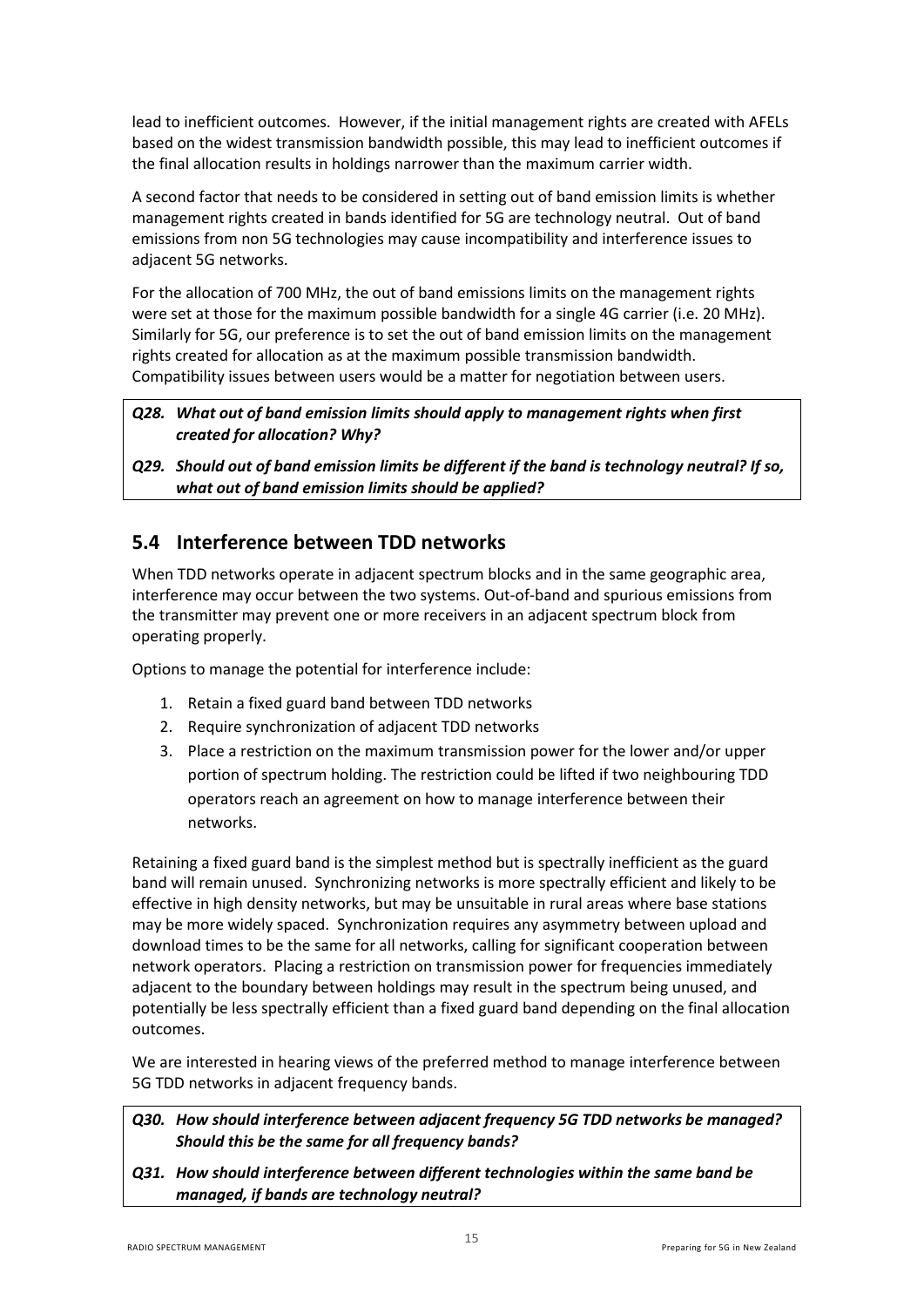# <span id="page-23-0"></span>**6 Access to spectrum for regional providers**

Regional wireless broadband providers operate in the 3.5 GHz band. When the Crown management rights in this band expire, these regional providers have a legitimate expectation they will be able to continue to operate a service. As noted previously, regional users are unlikely to use 5G technology to provide services.

There are number of options for how spectrum could be allocated to regional providers. These include

- 1. Renewing the existing Crown management rights in the 3.5 GHz band and allocating licences to regional users (status quo)
- 2. Consolidating the Crown management rights in the 3.5 GHz band into the lower part of the band and allocating licences to regional users
- 3. Requiring national rights holders to provide access to regional providers in national management rights where the national rights holder is not using the spectrum (sharing)
- 4. Requiring regional providers to relocate to alternative bands. Possible bands include
	- the vacant portion of the 600 MHz band
	- the unallocated portion of the 2.3 GHz band (2370-2395 MHz)
	- $\bullet$  the 2100 MHz expansion band (1980 2010 MHz and 2170 2200 MHz).

Renewing the existing Crown management rights will reduce the number of full 5G carriers available in the 3.5 GHz band. Compatibility issues between the technology used by regional providers and 5G services is likely to reduce the amount of spectrum available for 5G further. Consolidating the Crown management rights into one part of the band will improve efficiency over the status quo. However, this may cause issues for regional providers using FDD equipment.

Requiring sharing of national management rights could be encouraged through the design of the allocation process. Options to achieve this include

- impose a spectrum cap of [60] MHz, with an additional [40] MHz available only if shared in areas outside the top [10] main urban centres
- identify particular lots in the band for sharing in areas outside the top [10] main urban centres. These lots would attract a lower reserve price that those with no sharing obligation
- require purchasers of national rights to publish their roll out plans within specified timeframes. Sharing would be required in areas not identified in the roll out plan. When the spectrum is subsequently required by national rights holders, they would need to compensate the regional providers for loss of spectrum.

In all examples above, the default would be that shared access would be on a no cost basis (except for licence fees).

Relocating regional providers to other bands may also be challenging. Some of these bands would need to be freed up to allow access which may be challenging within the timeframes required. In addition, there may not be suitable equipment available for regional providers to use.

The Ministry is interested in hearing views on how to allow for regional wireless broadband providers and which, if any, of these options is suitable / preferred.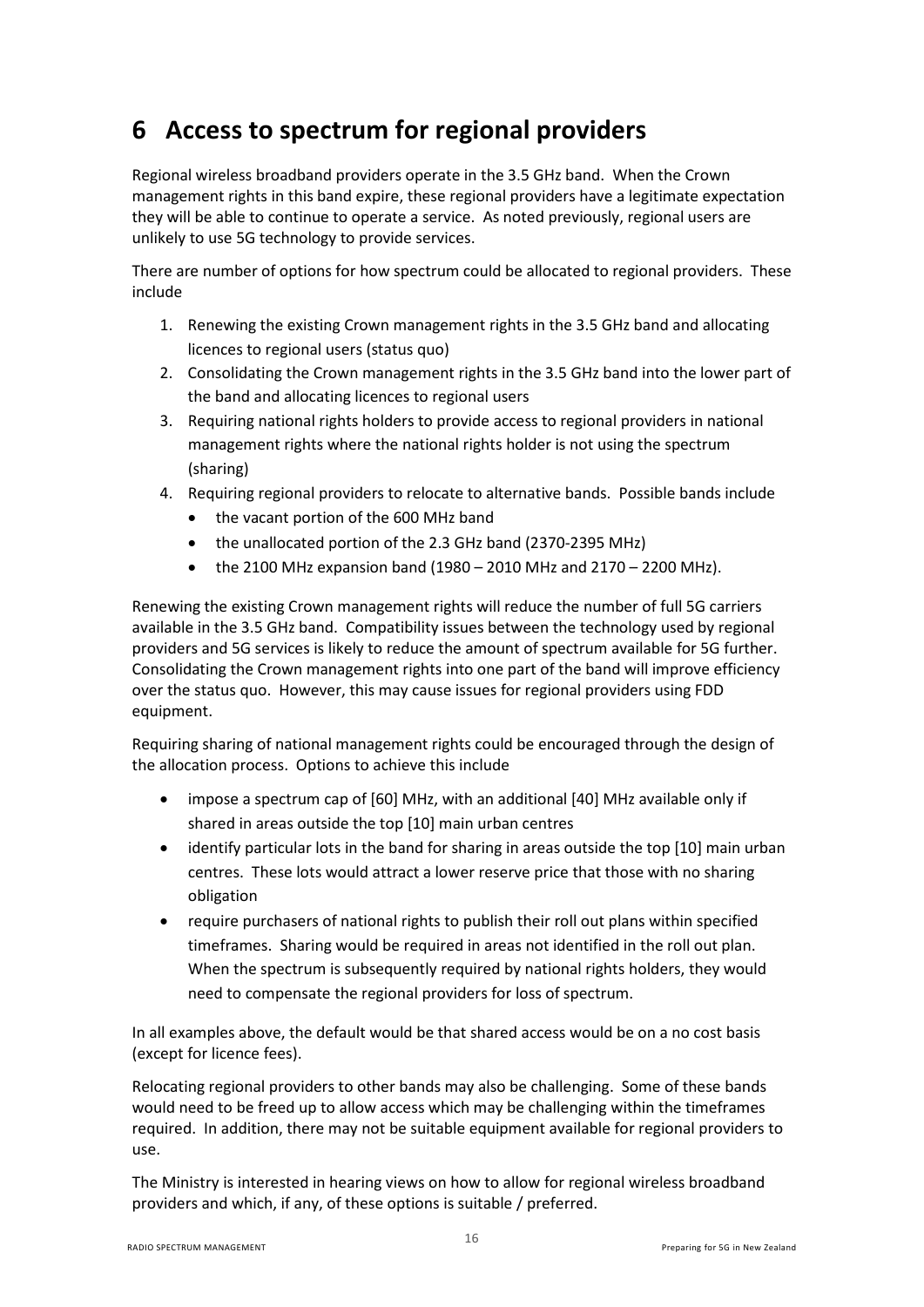<span id="page-24-2"></span>*Q32. Should regional uses be provided for in the 3.5 GHz band plan? Why?*

- <span id="page-24-3"></span>*Q33. If allowed in the 3.5 GHz band, how could this be managed or facilitated?*
- <span id="page-24-4"></span>*Q34. Which alternative bands may be suitable for regional allocation? Why?*

# <span id="page-24-0"></span>**7 Timing**

As noted above, management rights in the lower portion of 3.5 GHz band (3410 to 3587 MHz) and lower portion of 26 GHz band (24.549 to 26.4 GHz) expire in 2022. Rights in the upper portion of 26 GHz band (26.4 to 28.35 GHz) expired earlier this year. We anticipate that allocation of long term rights commencing in 2022 will begin in 2018/19. With many countries looking to roll out 5G from 2020, waiting until 2022 for network operators to have access to spectrum and roll out their 5G networks may be detrimental to New Zealand businesses.

# <span id="page-24-1"></span>**7.1 3.5 GHz band**

Indications to date are that the 3.5 GHz band will be the priority internationally for early deployment of 5G networks. Early deployment is likely to begin in 2019 and 2020. Mobile network operators in New Zealand have indicated they are keen to begin commercial deployment in 2020, if appropriate spectrum is made available in a timely manner.

Management rights (expiring in 2022) in the lower portion of the 3.5 GHz band (3410 to 3487 MHz and 3510 to 3587 MHz) are in limited use. No rights exist in the upper portion of the band, vacant except for satellite earth station licences in Auckland (Albany), which also expire in 2022. The allocation design could attempt to enable early access to the band. There are a number of options to achieve this including:

- 1. Allocate long term commencing in 2022 across the whole band no government intervention and commencement of all rights aligned in time. Access seekers could reach commercial arrangements with the current right holders
- 2. Allocate long terms rights commencing in 2020 in the upper portion of the 3.5 GHz band (i.e. 3590 to 3690 MHz) and 2022 in the lower portion of the 3.5 GHz band (i.e. 3410-3590 MHz). No intervention by government in establishing early access in the lower portion of the band. Owners of new rights commencing in 2022 in the lower portion of the band could reach commercial arrangements for early access with incumbent rights owners
- 3. Government purchases remaining rights in the band from incumbents and allocates all rights from the time agreement can be reached on the lower part of the band
- 4. Incumbents receive a portion of the final auction price (based on factors including remaining duration of the right and bandwidth) to release existing rights and enable access to the whole band from the date the auction is complete.

If all rights are allocated commencing 2022, the rollout of a 5G network is likely to be delayed. Rights owners in the lower portion of the band could begin deployment using their existing rights. However this may only occur if incumbents in the lower portion are successful in purchasing new rights commencing in 2022 covering the same (or sufficiently close) frequencies as they already hold.

In the second option, the successful bidder(s) for the upper portion of the 3.5 GHz band would have a significant advantage over other bidders as they would be able to roll out their 5G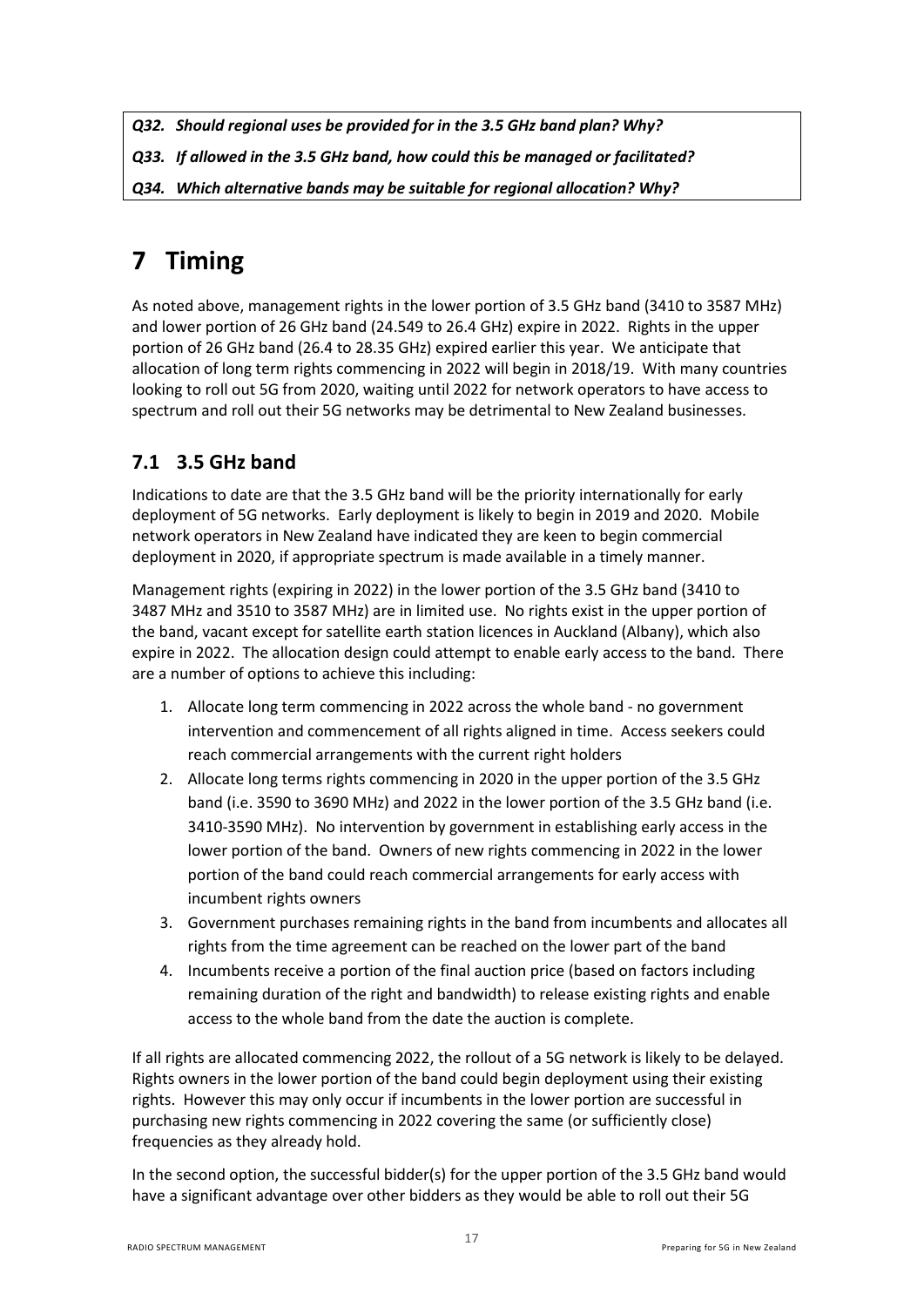network using the band two years earlier. This could result in high prices for the upper portion of the 3.5 GHz band with the possibility of flow on impacts to consumers. Commercial negotiations for early access to the lower portion of the 3.5 GHz band may not be successful particularly if one of the incumbent owners is the successful bidder for the upper portion of the band.

In options 3 and 4, it may be challenging for the government to reach agreement with incumbent rights holders to participate in the process. In option 3, some rights owners may hold out for a higher price, impeding the allocation of all spectrum within the band. In option 4, some rights owners may be concerned that the price for their spectrum is unknown at the point of agreement. However, option 4 removes the need for the government to set a price for the repurchase of the existing rights.

No option is ideal and we want to hear views on whether early access to the 3.5 GHz band is needed and if so, which is the best way forward to achieve this.

<span id="page-25-2"></span>*Q35. Is early access to the 3.5 GHz band required for roll out of 5G networks prior to the expiry of existing rights in 2022? If so, why?*

- <span id="page-25-3"></span>*Q36. How could early access to the 3.5 GHz band be achieved?*
- <span id="page-25-4"></span>*Q37. Should the government be involved in early access arrangements for the 3.5 GHz band?*

## <span id="page-25-0"></span>**7.2 26 GHz band**

Similar to the 3.5 GHz band, management rights in the lower portion of the 26 GHz band, (24.549 to 25.392 GHz and 25.557 to 26.4 GHz) expire in 2022. One set are in substantial use for fixed links, with the remaining in no or limited use. In 2022, licences in the upper portion of the band and the general user licence for vehicular radar expires.

A decision on the future of management rights in the 26 GHz band is pending. Even if no renewal for some or all of the rights is offered, the rights will not be available for 5G before 2022.

<span id="page-25-5"></span>*Q38. Is early access to the 26 GHz band required for roll out of 5G networks prior to the expiry of existing rights in 2022? If so, why?*

<span id="page-25-6"></span><span id="page-25-1"></span>*Q39. How could early access to the 26 GHz band be achieved?* 

## **7.3 Other bands**

The bands above 30 GHz are likely to be used as additional capacity layers for 5G networks. We are not convinced that this additional capacity will be required in 2020 for initial deployment of 5G in New Zealand. As such, we do not consider there is any need to facilitate early access to these bands at this stage.

At present, we do not consider there is demand for the 600 MHz and 1400 MHz bands to be allocated to IMT. However, we intend to revisit the timing for allocation of these bands once allocation of the 3.5 GHz and 26 GHz bands is complete.

We are interested in industry's views on when there is realistically likely to be demand for these bands.

<span id="page-25-8"></span><span id="page-25-7"></span>*Q40. When is demand for the bands above 30 GHz likely to eventuate? Q41. When is demand for the 600 and 1400 MHz band likely to eventuate, if at all?*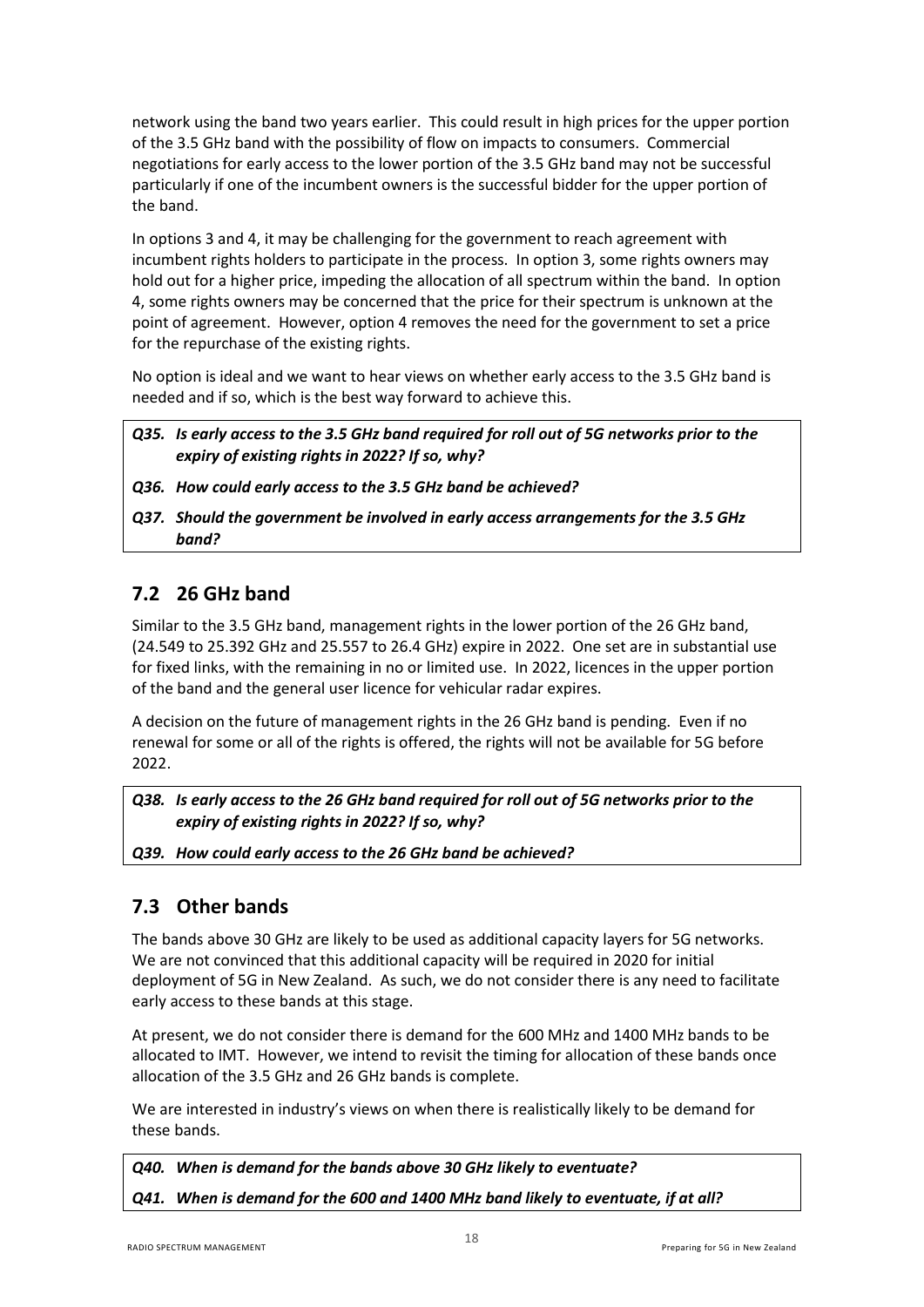# <span id="page-26-0"></span>**8 Summary of questions asked**

| $\mathbf{1}$ |     |      |                                                                                                                                                   |  |  |  |  |  |  |  |  |
|--------------|-----|------|---------------------------------------------------------------------------------------------------------------------------------------------------|--|--|--|--|--|--|--|--|
|              | 1.1 |      |                                                                                                                                                   |  |  |  |  |  |  |  |  |
|              | 1.2 |      |                                                                                                                                                   |  |  |  |  |  |  |  |  |
|              |     | Q1.  | What are the likely uses for 5G in New Zealand initially and in the longer                                                                        |  |  |  |  |  |  |  |  |
|              | 1.3 |      |                                                                                                                                                   |  |  |  |  |  |  |  |  |
| 2            |     |      |                                                                                                                                                   |  |  |  |  |  |  |  |  |
|              | 2.1 |      |                                                                                                                                                   |  |  |  |  |  |  |  |  |
|              |     | Q2.  | Do you consider competition should be encouraged at the infrastructure                                                                            |  |  |  |  |  |  |  |  |
|              | 2.2 |      |                                                                                                                                                   |  |  |  |  |  |  |  |  |
|              |     | Q3.  | What regulatory issues need to be considered from a 5G perspective in New                                                                         |  |  |  |  |  |  |  |  |
|              |     | Q4.  | What aspects of these regulatory issues are most significant for 5G?  4                                                                           |  |  |  |  |  |  |  |  |
| 3            |     |      |                                                                                                                                                   |  |  |  |  |  |  |  |  |
|              | 3.1 |      |                                                                                                                                                   |  |  |  |  |  |  |  |  |
|              |     | Q5.  | Do you agree that the 3.5 GHz band is the top priority for allocation for 5G?                                                                     |  |  |  |  |  |  |  |  |
|              |     | Q6.  | Do you have any comments on reallocating 3587 to 3690 MHz for 5G? 7                                                                               |  |  |  |  |  |  |  |  |
|              | 3.2 |      |                                                                                                                                                   |  |  |  |  |  |  |  |  |
|              |     | Q7.  | Do you agree that the 26 GHz band is a high priority for allocation to 5G in                                                                      |  |  |  |  |  |  |  |  |
|              |     | Q8.  | Would this band be of interest to your organization for trials for 5G services                                                                    |  |  |  |  |  |  |  |  |
|              | 3.3 |      |                                                                                                                                                   |  |  |  |  |  |  |  |  |
|              |     | Q9.  | Do you agree that the 31.8 to 33.4 GHz, 40.5 to 42.5 GHz and 42.5 to 43.5<br>GHz bands are a low priority for allocation to 5G in New Zealand?  8 |  |  |  |  |  |  |  |  |
|              |     | O10. | When do you think equipment is likely to become available in the bands                                                                            |  |  |  |  |  |  |  |  |
|              |     |      | Q11. Do you have any comment on the possible allocation of 27.5 to 29.5 GHz to                                                                    |  |  |  |  |  |  |  |  |
|              | 3.4 |      |                                                                                                                                                   |  |  |  |  |  |  |  |  |
|              |     |      |                                                                                                                                                   |  |  |  |  |  |  |  |  |
|              |     |      | Q12. Is there demand for alternative uses other than IMT of the 1400 MHz band?                                                                    |  |  |  |  |  |  |  |  |
|              |     | O13. | When is the demand likely to require consideration of reallocation of the                                                                         |  |  |  |  |  |  |  |  |
|              |     |      |                                                                                                                                                   |  |  |  |  |  |  |  |  |
|              |     |      | Q14. Is there a need for more sub 1 GHz spectrum for IMT/5G? 10                                                                                   |  |  |  |  |  |  |  |  |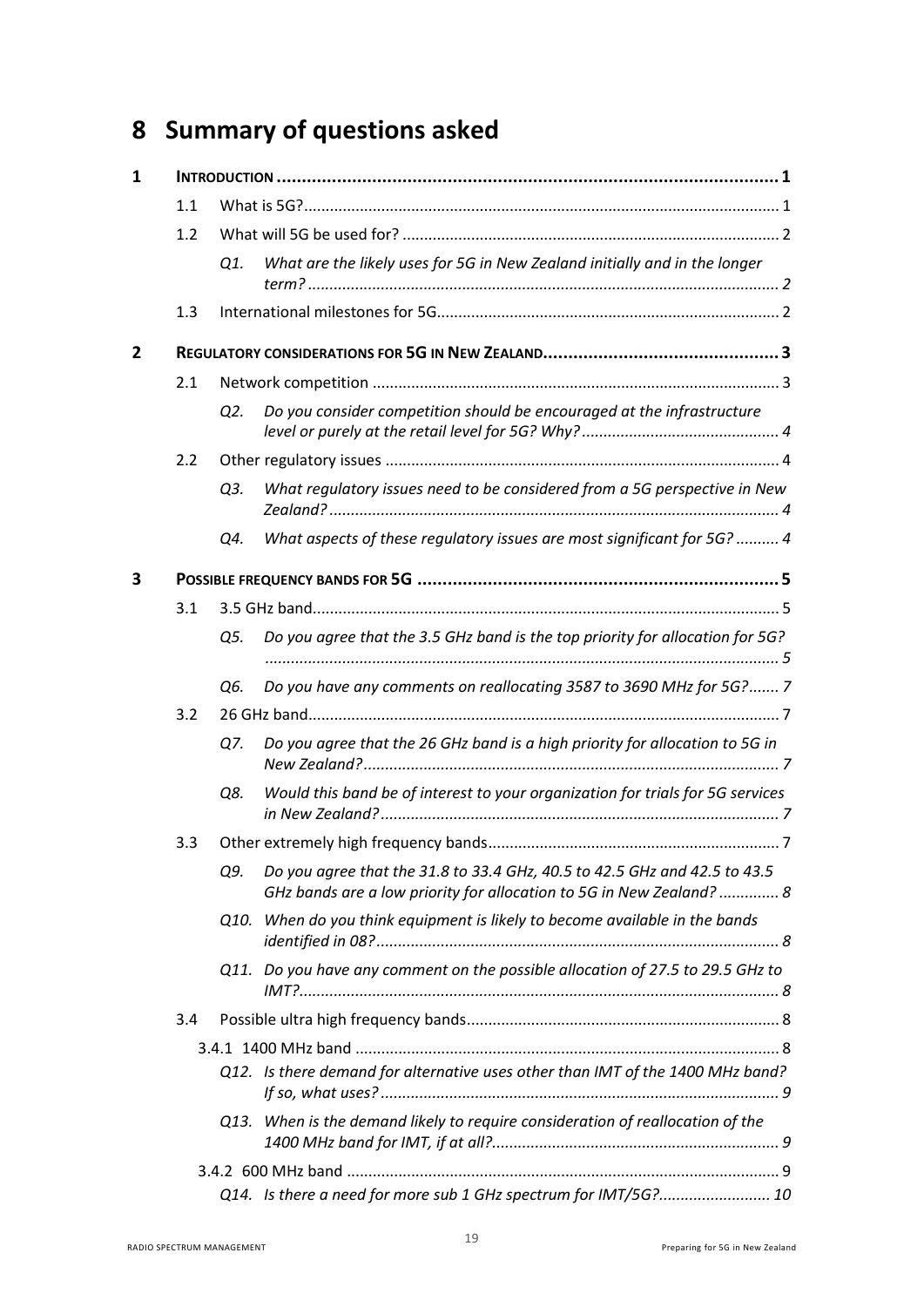|   |     |      | Q15. If so, how should we deal with radio microphones in the 600 MHz band? 10                                                                            |  |
|---|-----|------|----------------------------------------------------------------------------------------------------------------------------------------------------------|--|
|   |     |      | Q16. When is the demand likely to require reallocation of the 600 MHz band to                                                                            |  |
| 4 |     |      |                                                                                                                                                          |  |
|   | 4.1 |      |                                                                                                                                                          |  |
|   |     |      | Q17. Which allocation methodology should be used for allocating spectrum                                                                                 |  |
|   |     |      | Q18. Should different allocation mechanisms be used for rights for regional                                                                              |  |
|   | 4.2 |      |                                                                                                                                                          |  |
|   |     |      | Q19. Should deployment of 5G technology be specified for some or all bands? If                                                                           |  |
|   |     |      | Q20. What implementation requirements should be specified and how should                                                                                 |  |
|   |     | O21. | What should be the consequence of non-implementation $-$ lose spectrum,                                                                                  |  |
|   |     |      | Q22. Should the implementation requirements be different for regional and<br>national providers? What should these be and why?  12                       |  |
|   | 4.3 |      |                                                                                                                                                          |  |
|   |     |      | Q23. Should acquisition limits be imposed on 5G bands? If so, what should these                                                                          |  |
|   |     |      | Q24. Should acquisition limits be imposed for regional providers? If so, what                                                                            |  |
|   | 4.4 |      |                                                                                                                                                          |  |
|   |     |      | Q25. What term should be used for management rights suitable for 5G? Why? 13                                                                             |  |
| 5 |     |      |                                                                                                                                                          |  |
|   | 5.1 |      |                                                                                                                                                          |  |
|   |     |      | Q26. Should the 5G bands be replanned as TDD bands or some bands or parts of                                                                             |  |
|   | 5.2 |      |                                                                                                                                                          |  |
|   |     |      | Q27. What bandwidth should be used as the basis for allocation? Why? 14                                                                                  |  |
|   | 5.3 |      |                                                                                                                                                          |  |
|   |     |      | Q28. What out of band emission limits should apply to management rights when                                                                             |  |
|   |     |      | Q29. Should out of band emission limits be different if the band is technology<br>neutral? If so, what out of band emission limits should be applied? 15 |  |
|   | 5.4 |      |                                                                                                                                                          |  |
|   |     |      | Q30. How should interference between adjacent frequency 5G TDD networks be<br>managed? Should this be the same for all frequency bands? 15               |  |
|   |     |      | Q31. How should interference between different technologies within the same                                                                              |  |